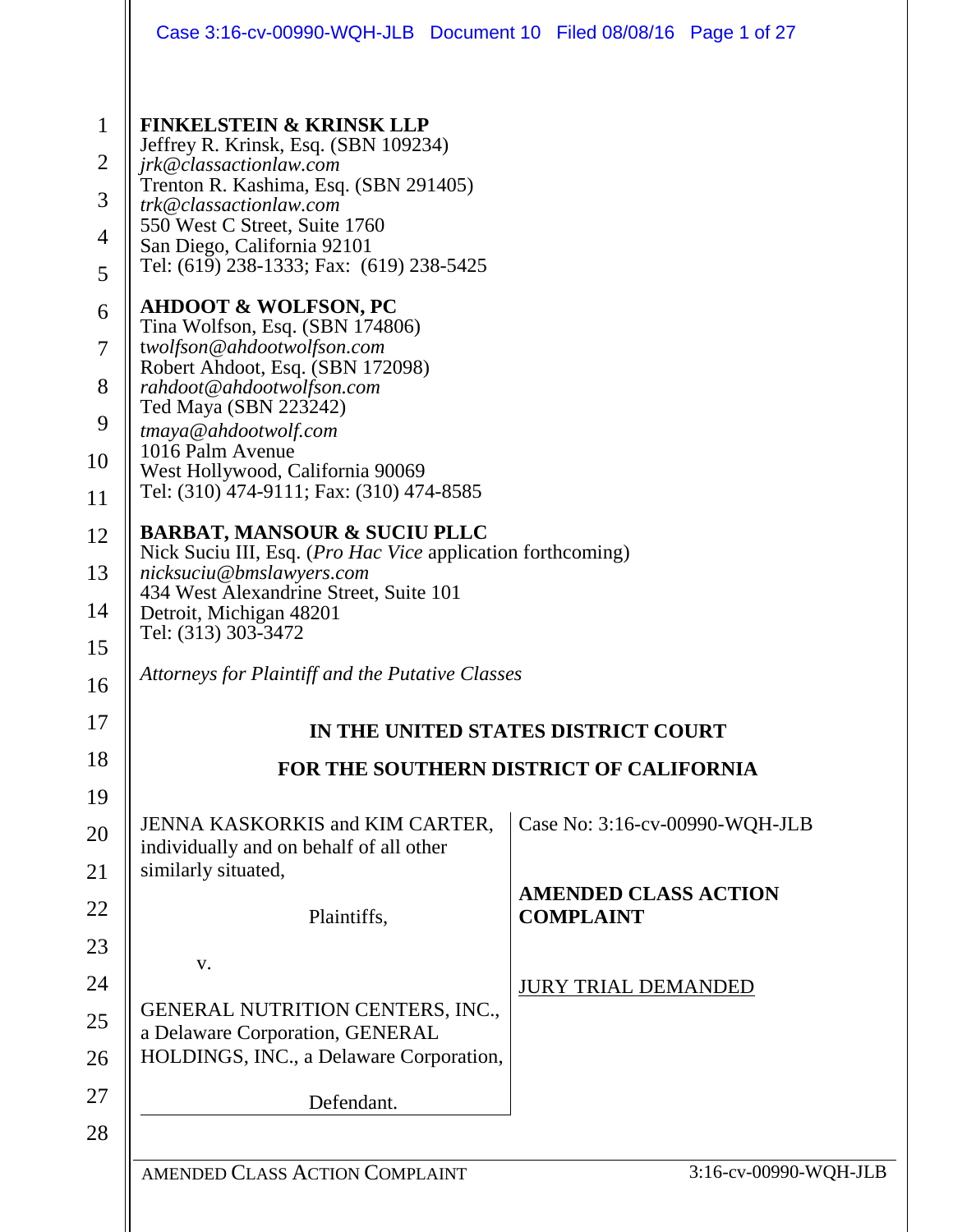Jenna Kaskorkis and Kim Carter ("Plaintiffs"), individually and on behalf of all others similarly situated, based on the investigation of counsel as to the actions and omissions of defendants herein, and by their own individual knowledge as to those averments pertaining to their own circumstances, hereby complain against defendants General Nutrition Centers, Inc. and General Holdings, Inc. (collectively, "GNC" or "Defendants") as follows:

### **INTRODUCTION**

1. This is a civil class action seeking monetary damages, restitution, and injunctive and declaratory relief from GNC arising from its deceptive and misleading labeling and marketing of merchandise it sells on its Internet website: www.gnc.com.

2. During the Class Period, GNC misrepresented the existence, nature, and amount of price discounts on products for sale on its website by purporting to offer steep discounts off of fabricated, arbitrary, and false former prices.

3. Specifically, on its website GNC represented "Regular Price(s)" that were artificial, arbitrary, and did not represent a bona fide price at which GNC formerly (or ever) sold the given product. Nor were the advertised "Regular Price(s)" prevailing market retail prices within three months immediately preceding the publication of the advertised former prices, as required by California law.

4. Having touted a false "Regular Price," GNC then offered, on the same web page as the false "Regular Price" representation, to sell the given product at a price termed "Sales Price," which supposedly represented a discount off of the false "Regular Price."

5. But GNC's "Regular Price" representation, which represented to consumers the purported market or former price of the given product, was a sham. The "Regular Price" advertised for a given product did not represent a market price at all — much less a former price in the preceding three months. They are fictional creations designed to enable GNC's phantom markdowns.

28

27

1

2

3

4

5

6

7

8

9

10

11

12

13

14

15

16

17

18

19

20

21

22

23

24

25

26

6. All products can be falsely advertised as "fifty-percent off" if an

- 1 - - 1 -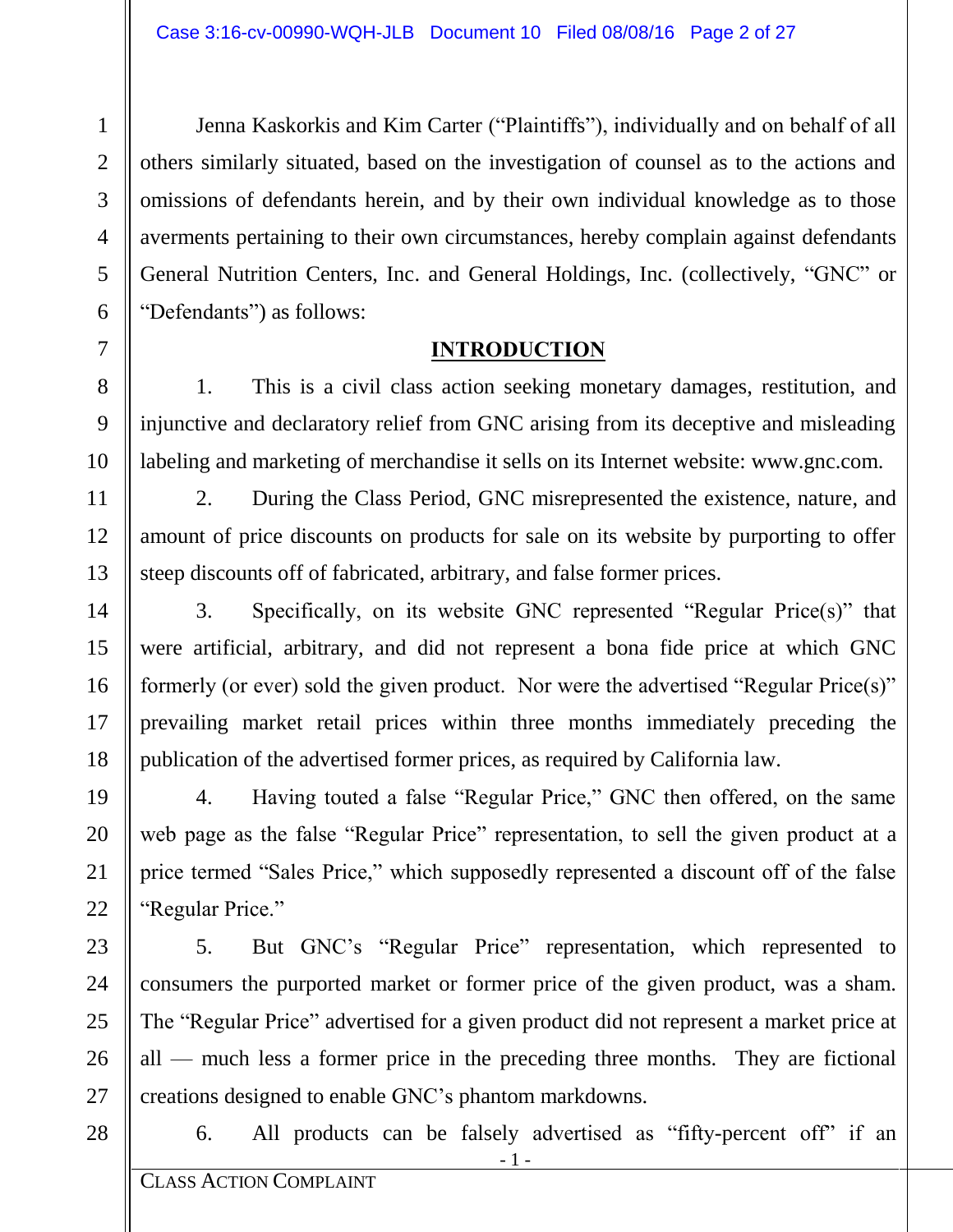1 2 3 4 5 6 7 8 9 unscrupulous retailer creates a fictional "Regular Price" that is twice the actual market price of the product. Moreover, all goods can be advertised as on "sale" or "discounted" if the unscrupulous seller uses a fictitious market price as the source of comparison. Dishonest retailers are able to use the above-described deceptive practices to successfully mislead consumers. This is because representations regarding discounts are material; they are a fundamental representation of a good's value and, therefore, effectively motivate purchases. GNC markets products in this manner, advertising false discounts to increase its sales and promote itself as a low cost retailer.

10

11

12

13

14

15

16

17

18

19

20

21

23

24

25

26

27

28

7. The Federal Trade Commission ("FTC") describes the fictitious pricing scheme employed by GNC as deceptive:

One of the most commonly used forms of bargain advertising is to offer a reduction from the advertiser's own former price for an article. *If the former price is the actual, bona fide price* at which the article was *offered to the public on a regular basis for a reasonably substantial period of time, it provides a legitimate basis for the advertising* of a price comparison. Where the former price is genuine, the bargain being advertised is a true one. *If, on the other hand, the former price being advertised is not bona fide but fictitious--for example, where an artificial, inflated price was established for the purpose of enabling the subsequent offer of a large reduction--the "bargain" being advertised is a false one*; the purchaser is not receiving the unusual value he expects. In such a case, the "reduced" price is, in reality, probably just the seller's regular price.

16 C.F.R. § 233.1(a) (emphasis added).

8. Similarly, California statutory and regulatory law expressly prohibits false pricing schemes. *Business & Professions Code* § 17501, entitled "*Value* 

22 *determinations; Former price advertisements*," states:

> For the purpose of this article the worth or value of anything advertised is the prevailing market price, wholesale if the offer is at wholesale, retail if the offer at retail, at the time of publication of such advertisement in the locality wherein the advertisement is published.

*No price shall be advertised as a former price of any advertised thing, unless the alleged former price was the prevailing market price as above defined within three months next immediately preceding the publication*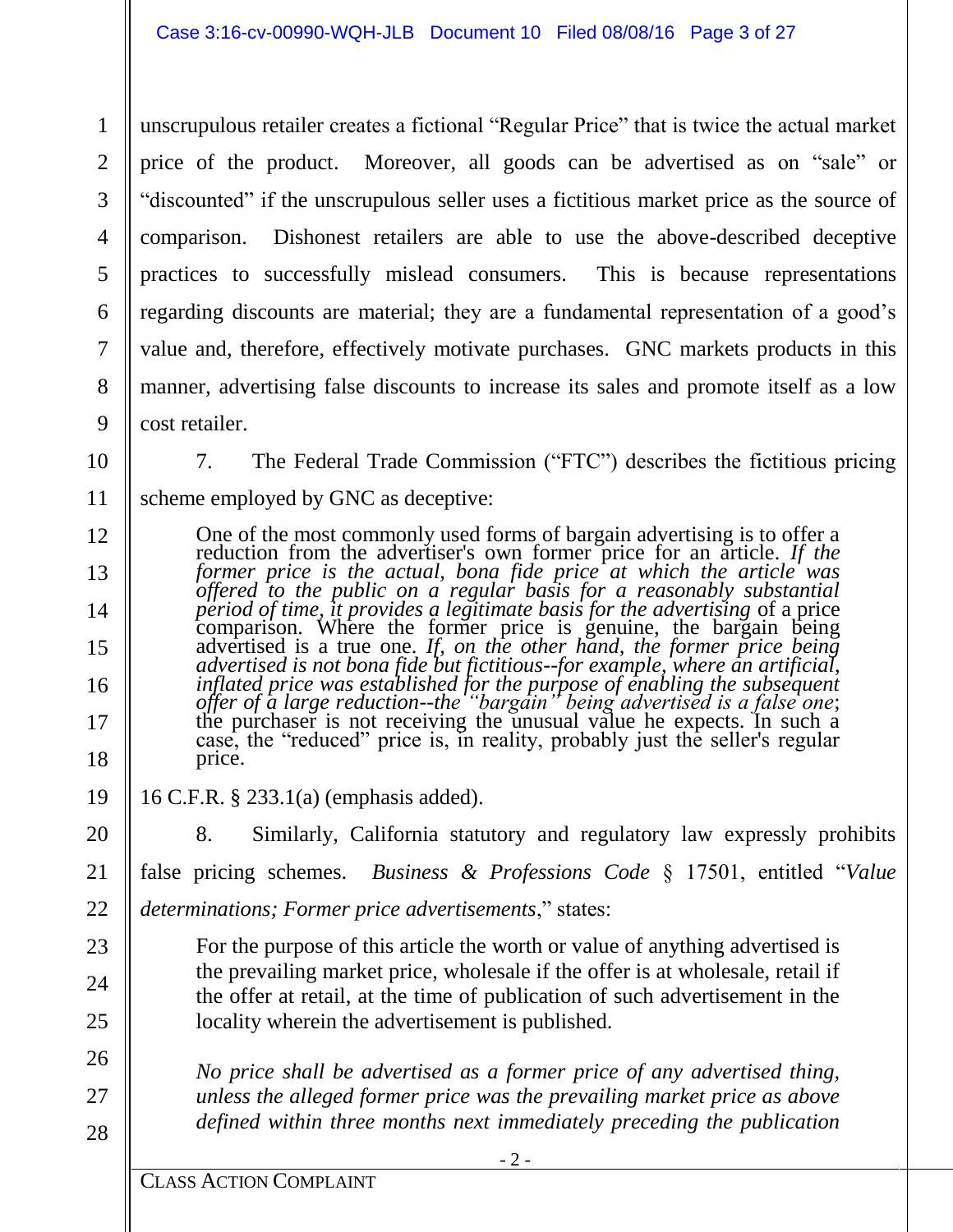*of the advertisement* or unless the date when the alleged former price did prevail is clearly, exactly and conspicuously stated in the advertisement.

(emphasis added).

9. When marketing products on its website, GNC displays a "sale" price along with a purported "regular" price to invite comparison. The regular price is displayed either in struck-through typeface (*e.g.* "Price: \$59.99") or grayed typeface (*e.g.* "Regular Price: \$59.99") that is placed directly above the more prominently displayed "sale price" presented in red font (*e.g.* "Sales Price: \$59.99"). Any reasonable consumer viewing GNC's website would believe that the "Price: **\$XX.XX"** or "Regular Price: \$XX.XX" is GNC's normal price for the product and/or the prevailing price of the market (*i.e.* the "regular" price). The difference between this "Regular" price and GNC's "Sales Price" is viewed as a discount or purported savings. GNC's advertised "discounts," however, are completely illusory or, at best, grossly overstated.

10. GNC's "regular" price is not the prevailing market price for the subject product from either one of GNC's competitors or the price charged by GNC for the product in the regular course of its business. Rather, the "regular" price is either (1) the highest price the product has ever been listed for, regardless of when the price was advertised, or (2) is simply a fiction. Stated plainly, GNC cherry-picks the highest price it can find for an item and uses it as a benchmark to create the appearance of a significant price discrepancy and convey the impression of considerable savings. Instead, it is GNC's "sale" prices that are the regular price for which its subject products are offered.

11. GNC's "sale" prices, in reality, are often higher than the prices of its competitors and products marked as on "sale" are invariably sold without a true discount. GNC's customers are not receiving the benefit of the savings advertised by purchasing "discounted" products from GNC. In fact, even if GNC's prices were competitive with other retailers in the market (which they are not), a customer still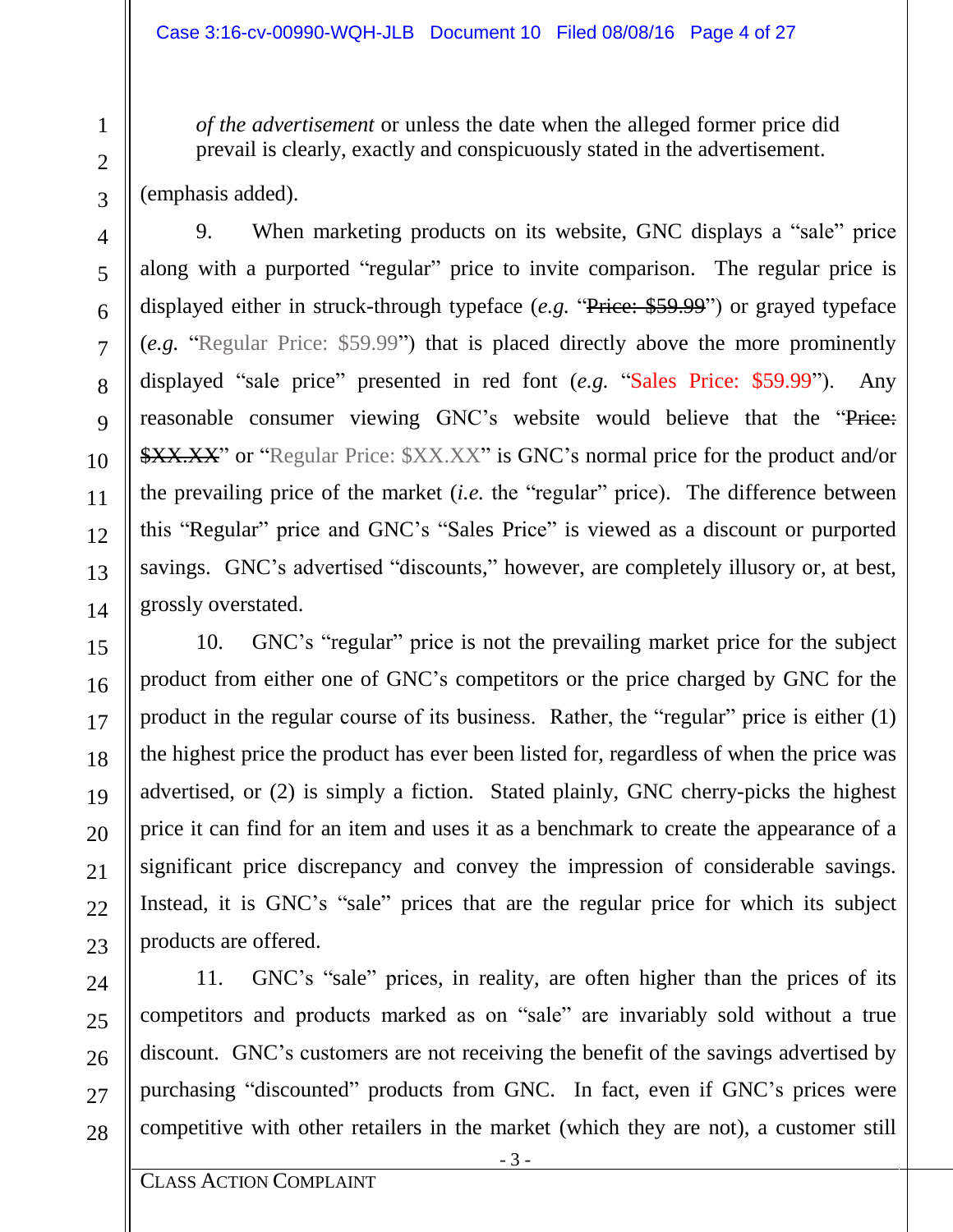incurs higher costs by purchasing a product through GNC.com due to shipping and handling fees, expenses not incurred at traditional brick-and-mortar retailers.

12. Thousands of consumers, including the Plaintiffs, were victims of GNC's deceptive, misleading, and unlawful false pricing scheme and thousands more will be so victimized if the practices continue.

13. GNC fraudulently concealed from, and intentionally failed to disclose to, Plaintiffs and others similarly situated, the truth about what it called its "Regular Price(s)" and advertised price discounts from those supposedly former or "Regular" prices.

14. Plaintiffs relied upon such false representations of the "Regular Price" and so-called discounts when purchasing goods from the GNC website. Plaintiffs would not have made such purchase, or would not have paid the amount they did, but for GNC's false representations of the former price or "Regular Price" of the goods they purchased, as compared with the supposedly discounted "Sales Price" at which GNC offered the items for sale.

15. Plaintiffs, in short, believed the truth of the price representations attached to the products they purchased from GNC, which expressly told them that they were getting a bargain on their purchases. In fact, Plaintiffs were not receiving bargains at all.

 $-4 -$ 16. Through its false and deceptive marketing, advertising, and pricing scheme, GNC violated (and continues to violate) California law prohibiting advertising goods for sale as discounted from former prices which are false, and prohibiting misleading statements about the existence and amount of price reductions. Specifically, GNC violated (and continues to violate) California's False Advertising Law ("FAL"), CAL. BUS. & PROF. CODE §§ 17501, *et seq*., the California Consumer Legal Remedies Act ("CLRA"), CAL. CIV. CODE §§ 1770, *et seq*., the California Unfair Competition Law ("UCL"), CAL. BUS. & PROF. CODE §§ 17000, *et seq*., and the Federal Trade Commission Act ("FCTA"), which prohibits "unfair or deceptive

28

1

2

3

4

5

6

7

8

9

10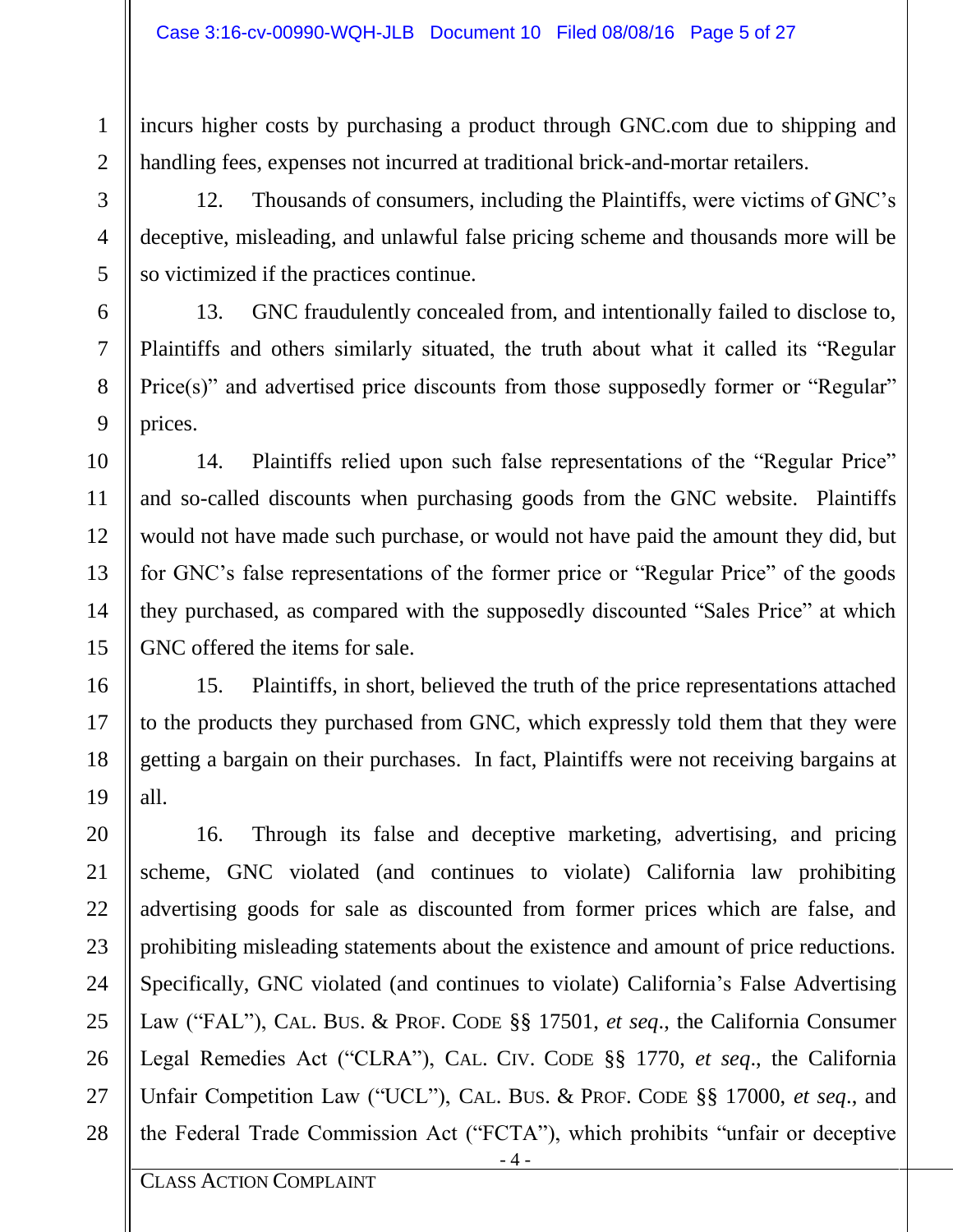acts or practices in or affecting commerce" and specifically prohibits false advertisements. 15 U.S.C. § 52(a); 15 U.S.C. § 45(a)(1).

17. Plaintiffs, individually and on behalf of all others similarly situated, seek restitution and other equitable remedies, including declaratory relief and and injunctive relief under the UCL, FAL, and CLRA.

## **JURISDICTION AND VENUE**

18. This Court has original jurisdiction over the subject matter of this action pursuant to the Class Action Fairness Act, 28 U.S.C. §§1332(d), 1446, and 1453(b). Plaintiffs and Class members are citizens of different states as the Defendants, and more than two-thirds of the proposed plaintiff class, on the one hand, and Defendants, on the other, are citizens of different states. The aggregate amount in controversy for Plaintiffs and the Class members exceeds \$5 million, exclusive of interest and costs.

19. This Court has personal jurisdiction over Defendants because Defendants conduct business in California and otherwise intentionally avail themselves of the markets in California to render the exercise of jurisdiction by this Court proper. Defendant has marketed, promoted, distributed, and sold the products in California.

20. Venue is proper in this District pursuant to 28 U.S.C. §1391(b) because a substantial part of the acts and transactions giving rise to the violations of law complained of herein occurred in this District, and because Defendants:

(a) conduct business itself or through agent(s) in this District by advertising, marketing, distributing, and/or retailing its products in this District; and/or

(b) are licensed or registered in this District; and/or

(c) otherwise have sufficient contacts with this District to justify Defendants being fairly brought into court in this District.

## **PARTIES**

21. Plaintiff Jenna Kaskorkis is a resident of San Diego, California. Plaintiff Kim Carter is a resident of Oakland, California. Both Plaintiffs purchased the products alleged herein from GNC.com, while residing in California.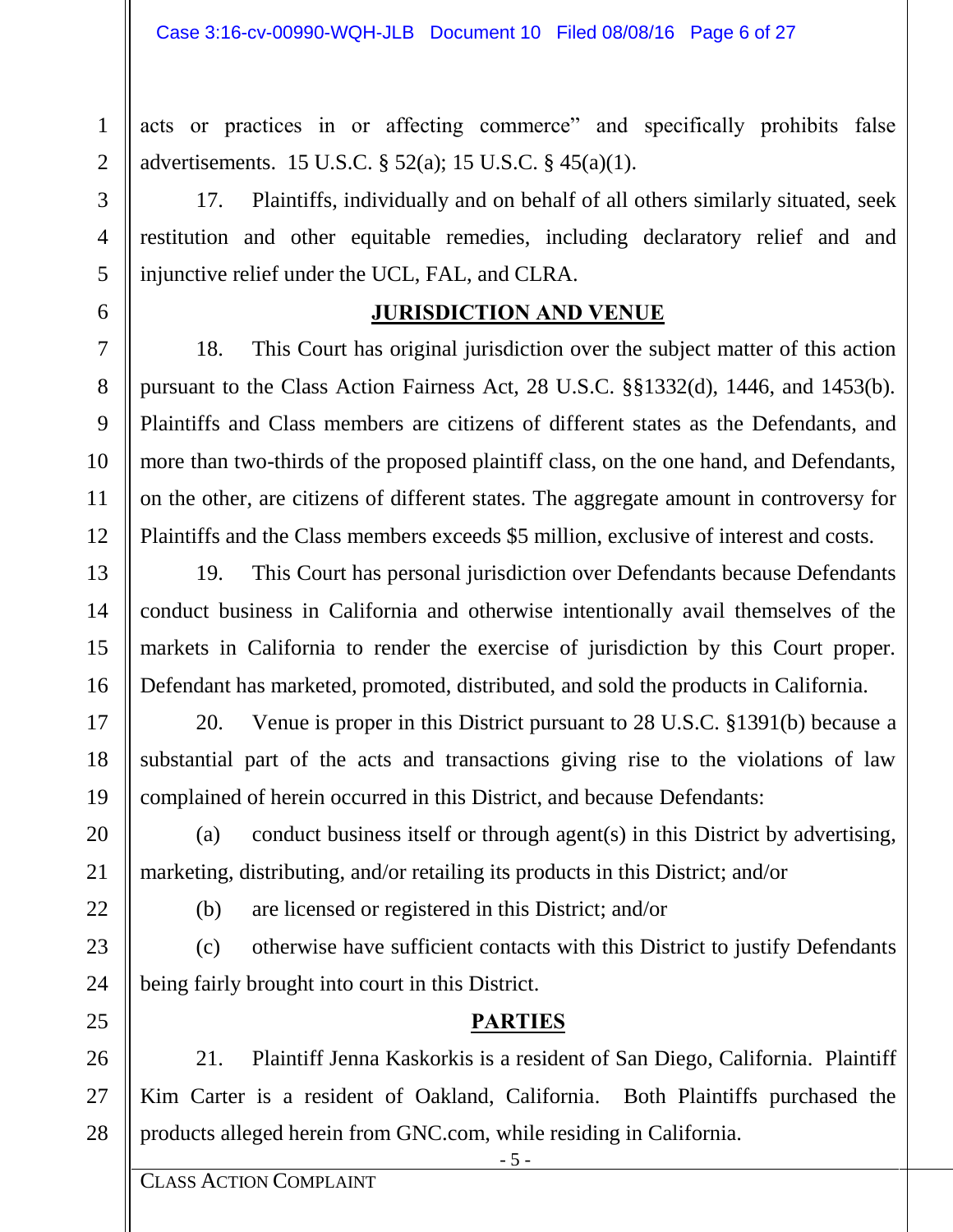22. Defendants GNC Holdings, Inc. and General Nutrition Centers, Inc., are Delaware Corporations headquartered in Pittsburgh, Pennsylvania. GNC is one of the largest online retailers of nutritional supplements, health and diet products, and beauty supplies in the United States. GNC operates a retail store website: www.gnc.com.

### **FACTUAL ALLEGATIONS**

23. Customers of the GNC retail website can navigate its contents by either using a key-word search to find a specific product or by browsing products grouped by category (*e.g*., "Vitamins," "Sports Nutrition," *etc.*). Regardless of the method, consumers are presented with webpages of "results" responsive to their request. These result webpages provide a title, price, and picture of multiple products fitting the description of the product of interest, so that a consumer can quickly find the item they wish to purchase:

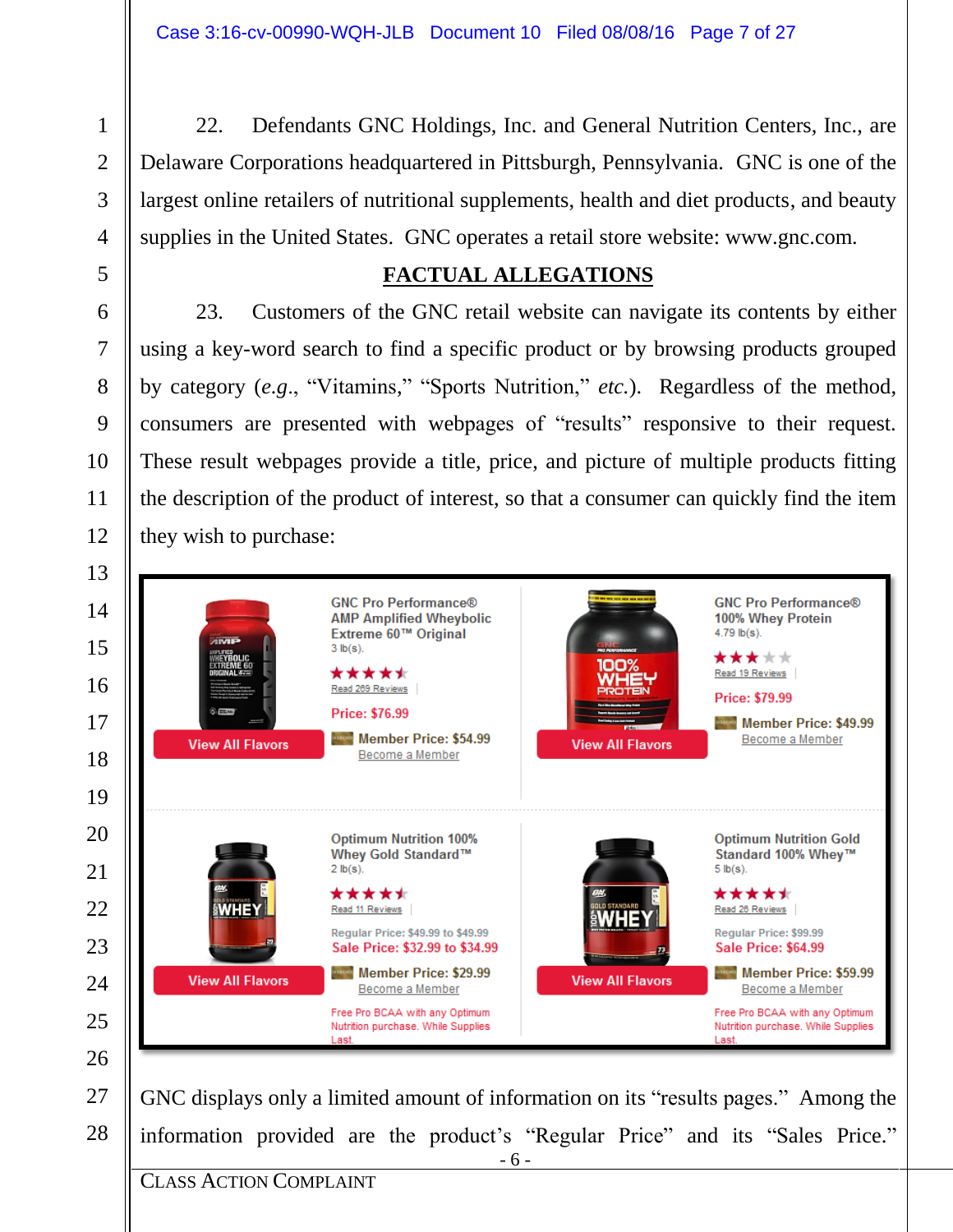Immediately below the regular price is GNC's "Sales Price," which is lower than the Regular Price and displayed in red, bold font. Sale prices are found only on select products, thereby reinforcing the perception that these products are on sale.

24. When a customer selects a product from the results webpage, they are directed to a webpage that contains detailed information about the selected product. GNC's discount pricing is prominently displayed on this webpage as well. Using the protein powder purchased by Plaintiffs as an example, the following is an excerpt from GNC's webpage for the Optimum Nutrition 100% Whey protein powder:

| <b>O</b> ProductVideos<br>O Product Images<br>ZOOM | Optimum Nutrition 100% Whey Gold Standard™<br><b>French Vanilla Creme</b><br><b>Shop all Optimum Nutrition</b> |                                                                                                                          |  |
|----------------------------------------------------|----------------------------------------------------------------------------------------------------------------|--------------------------------------------------------------------------------------------------------------------------|--|
| <b>IOLD STANDARD</b>                               | See 1 question   1 answer   Read all Q&A<br>$2$ lb(s).                                                         | <b>Available Promotions:</b><br><b>OST</b> Free Pro BCAA with any Optimum Nutr<br>purchase. While Supplies Last. Details |  |
| <b>ALLINER ROTATION OF</b>                         | Item #350259<br><b>See Product Details</b><br><b>Price: \$49.99</b>                                            | SSHOPRUNNER free 2-day shipping & free re<br>learn more   sign in                                                        |  |
|                                                    | <b>Sale Price: \$29.99</b><br>Member Price: \$29.99                                                            | <b>30-DAY MONEY-BACK GUARANT</b><br>$-1$                                                                                 |  |

Similar to the results webpage, GNC uniformly presents its "Regular Price" in stricken typeface and the "Sales Price" in red font.

- 7 - - 7 - 25. On or about March 10, 2016, Plaintiff Kaskorkis shopped on the GNC website. She observed that merchandise was advertised with a "Regular Price" directly next to a significantly reduced "Sale Price." Enticed by the idea of paying a price significantly less than the market price, Kaskorkis was induced to purchase two items (Order No. 4480155595): a 2lb container of Optimum Nutrition 100% Whey Gold Standard™ French Vanilla Creme protein powder, Item No. 3267258 and a 60 tablet bottle of Healthy Natural Systems' Garcinia Cambogia Extract, Item No. 19152796. GNC represented the Optimum Nutrition Whey 100% Gold Standard™ protein powder as having a "Regular Price" of \$49.99, with a "Sale Price" of \$34.99. Similarly, GNC advertised the Healthy Natural Systems® Garcinia Cambogia Extract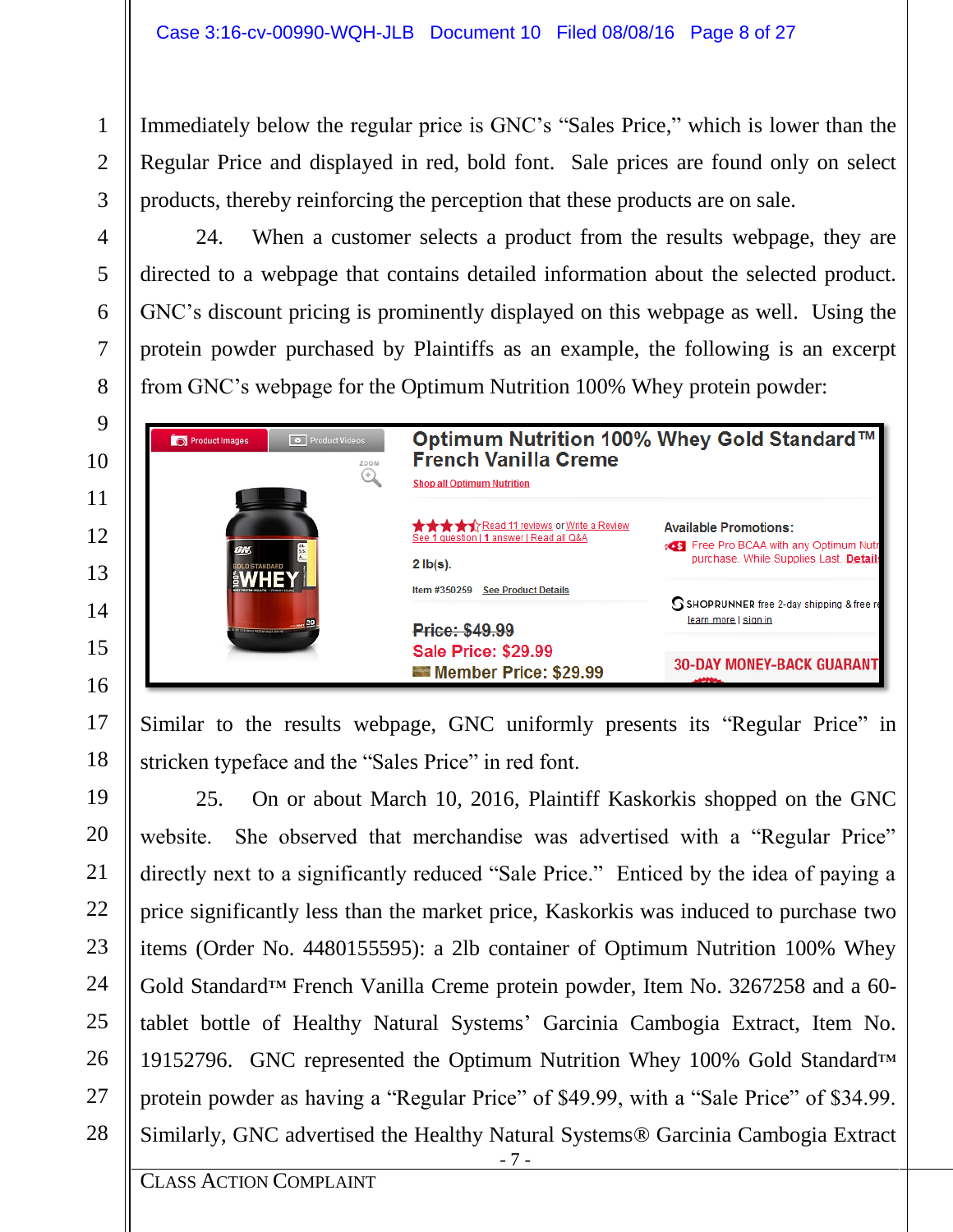with a "Regular Price" of \$26.99 and a "Sale Price" of \$17.99. Kaskorkis purchased these items for the advertised "Sale Price."

5

6

7

8

9

10

11

12

13

26. By purchasing the Optimum Nutrition Whey 100% Gold Standard™ protein powder and Healthy Natural Systems® Garcinia Cambogia Extract for the "Sale Price" of \$34.99 and \$17.99, respectively, instead of the "Regular Price" or market price, Kaskorkis was led to believe that she saved approximately 33% on her purchase. In reality, GNC never intended, nor did it ever, sell these items at the represented market or "Regular Price." Thus, Kaskorkis was deceived by the false price comparison into making a full retail purchase with no discount.

27. Similarly, on February 13, 2016, Plaintiff Carter also purchased a number of products from GNC's website based on Defendants' false pricing representations. For example, Carter purchased 12 pack of Quest Protein Bars: Cookies and Crème flavor for the "Sale Price" of \$25.99. The same product also was advertised as having a "Regular Price" of \$35.99. Accordingly, Defendants represented that Carter was saving approximately 30% of the product's regular price. Defendants, however, had been offering the 12 pack of Quest Protein Bars for \$25.99 in the three months preceding her purchase. Carter saved nothing when compared to Defendants' regular pricing. But even worse, other retailers, including the manufacturer of the Quest Protein Bars, had been selling the same product for \$24.99 (a dollar less than Defendants' price) at the same time and in the three months preceding Carter's purchase. Accordingly, Carter actually paid more purchasing Defendants' "discount" products than she would have had she purchased them from GNC's competitors.

28. Plaintiffs' and class members' reliance on GNC's false price comparison advertising was reasonable. In fact, empirical market studies provide an incentive for retailers to engage in this false and fraudulent behavior:

[c]omparative price advertising offers consumers a basis for comparing the relative value of the product offering by suggesting a monetary worth of the product and any potential savings…[A] comparative price advertisement can be construed as deceptive if it makes any

28

- 8 - - 8 -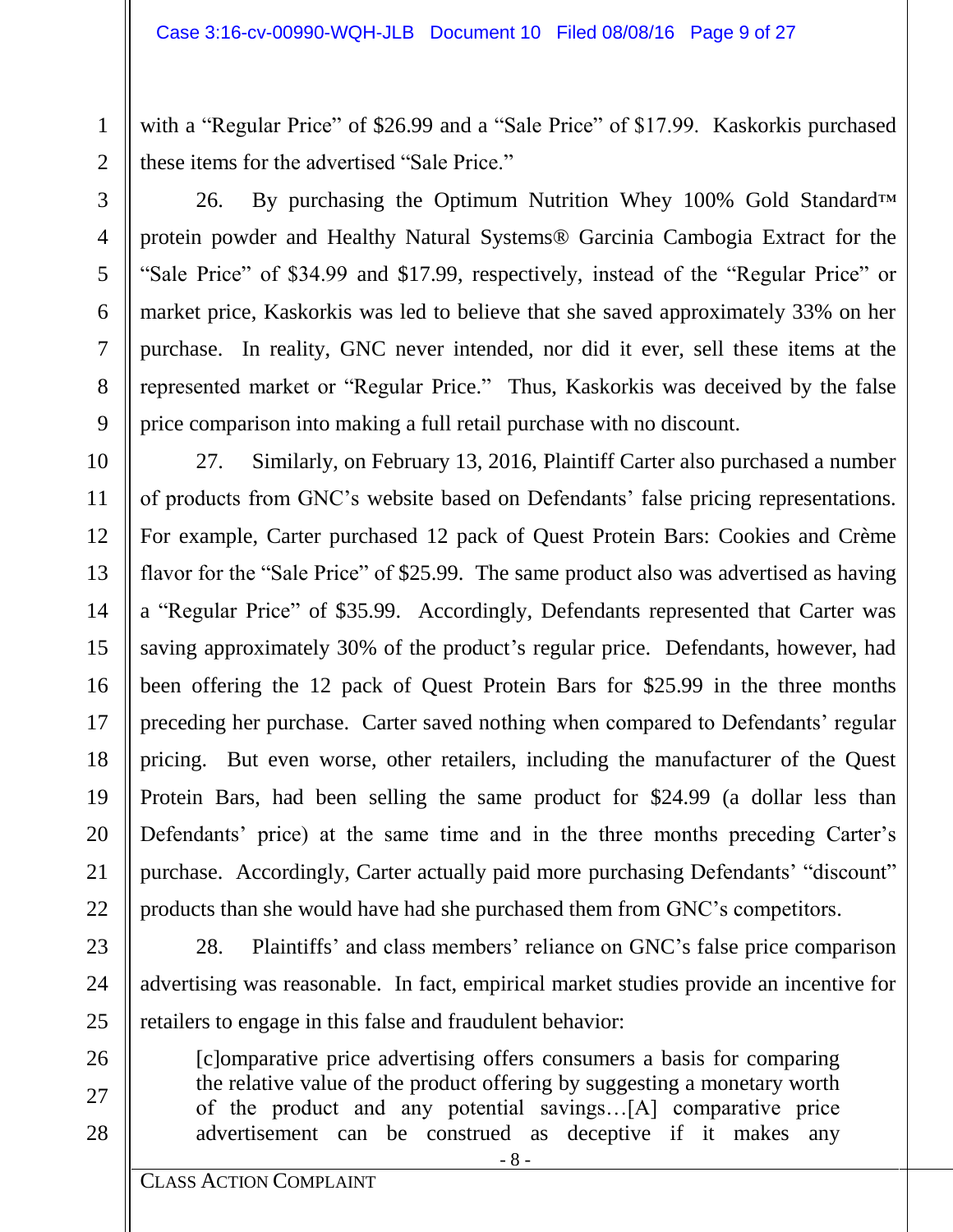#### Case 3:16-cv-00990-WQH-JLB Document 10 Filed 08/08/16 Page 10 of 27

representation, … or involves any practice that may materially mislead a reasonable consumer.

Dhruv Grewal and Larry D. Compeau, *Comparative Price Advertising: Informative or Deceptive?*, JOURNAL OF PUBLIC POLICY & MARKETING, Vol. 11, No. 1, at 52 (Spring 1992). In short:

[b]y creating an impression of savings, the presence of a higher reference price enhances subjects' perceived value and willingness to buy the product…Thus, if the reference price is not truthful, a consumer may be encouraged to purchase as a result of a false sense of value.

*Id.* at 55-56.

29. By using both a "Regular" and a "Sale" price, Defendant communicates that its products are discounted from their normal, everyday pricing, and are less expensive than the market price. Plaintiffs and the putative class rely on these representations to make purchasing decisions. Thus, GNC makes the "regular" price as large as possible to exaggerate the savings that are supposedly realized by either (1) using the highest "Regular" price at which a product has ever been listed on its website (regardless of when the price was established or if it represents the price at which the product would normally be sold by GNC), or (2) completely fabricating the baseline price. Accordingly, GNC knows, or should have known, that it misinforms its consumers regarding the discount pricing of its products.

30. GNC's illusory discounts are particularly misleading because consumers often decide to make purchases based on an internal reference price – *i.e.*, customers will often make a purchasing decision when they believe products to be less expensive than the perceived "normal" value of a given item. By featuring "discounts" derived from improper price comparisons, GNC takes advantage of this well-documented behavior in order to influence its customers into purchasing an item. GNC's practices also mollify consumers' concerns about missing a "better deal" and discourages comparison shopping by creating a false sense of urgency (an impression that the "sale" pricing is temporary and that a consumer should act quickly or lose significant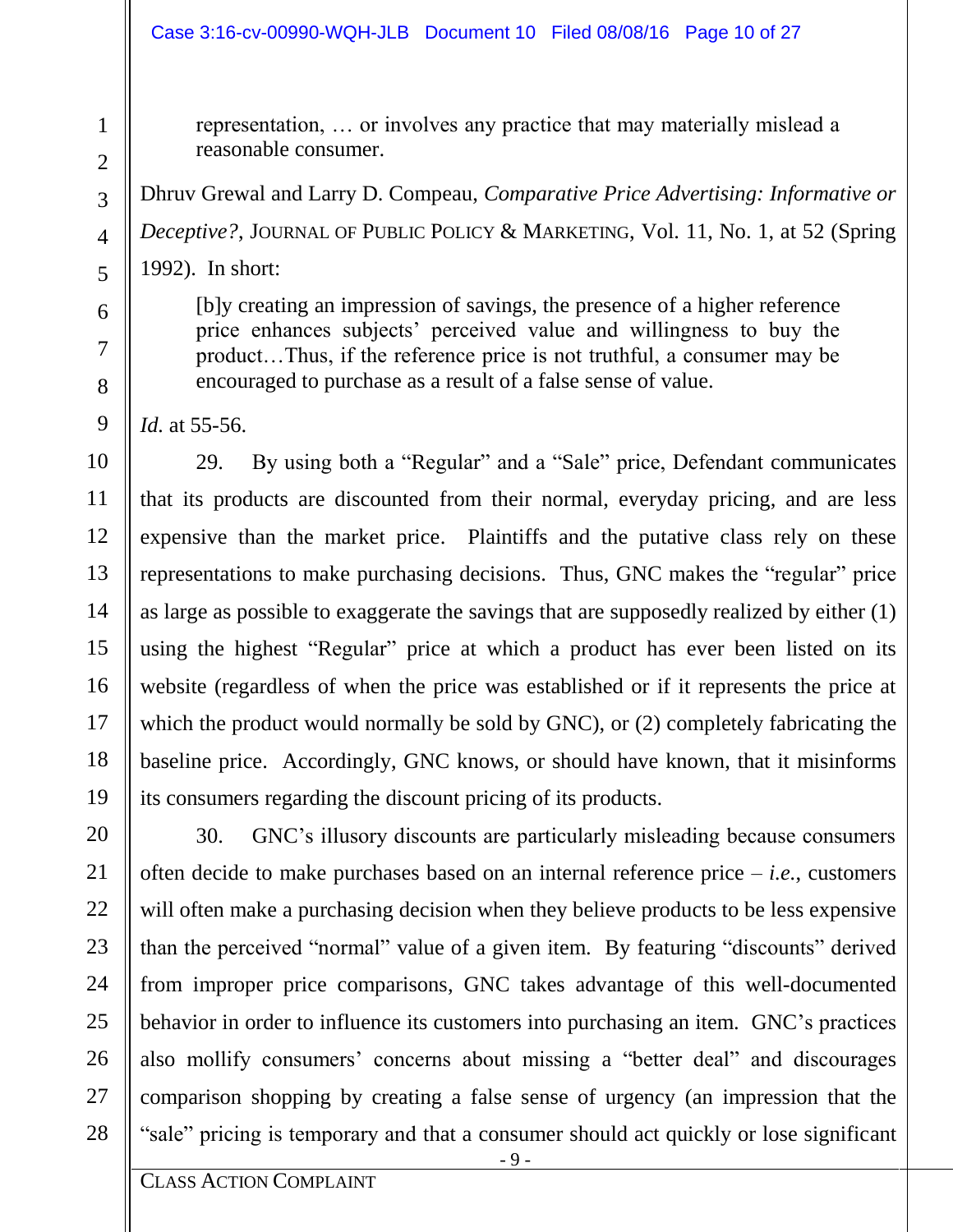savings).

1

2

3

4

5

6

7

8

9

10

11

12

13

14

15

16

17

18

19

20

21

22

23

24

25

26

27

28

31. GNC also inflates its "Regular" prices to maintain the illusion that GNC pricing is consistently lower than other retailers. "Online retailers don't use blowout sales since it's so easy to shop there. But to provide confidence to consumers that they are consistently getting good deals, it's even more important for them to provide price comparisons."<sup>1</sup> If GNC actually advertised a valid "Regular" price that accurately reflected the current market price of a product, consumers would be aware that GNC does not provide the deals it purportedly offers and would not make purchases from its website.

32. By way of example, at the time of Plaintiff Kaskorkis' purchase, and in the three months preceding, Bodybuilding.com offered the Optimum Nutrition 100% Whey Gold Standard Protein Powder, 2 lbs, for approximately \$29.98 while Amazon.com offered the same product for approximately \$29.99. GNC's price, as paid by Plaintiff Kaskorkis, was significantly more expensive at \$34.99. Even the manufacturer, Optimum Nutrition, offers this product for the lessor price of \$29.99 through its website. Yet, GNC advertises that its Optimum Nutrition 100% Whey Gold Standard protein powder is substantially discounted from the "Regular Price" of \$49.99, even though this was not the actual, *bona fide* price at which the product was offered on either GNC.com or at any of its major competitors for the past three months.

33. Furthermore, the "Regular Price" for the Healthy Natural Systems Garcinia Cambogia Extract was not actually \$26.99 and this product was not on "sale." Neither GNC nor its major competitors had sold this Garcinia Cambogia Extract for \$26.99 – which is two dollars more than the Manufacturer's Suggested

l <sup>1</sup> *See* David Streitfeld, *It's Discounted, but Is It a Deal? How List Prices Lost Their Meaning, NEW YORK TIMES (March 6, 2016), available at Meaning*, NEW YORK TIMES (March 6, 2016), available at <http://www.nytimes.com/2016/03/06/technology/its-discounted-but-is-it-a-deal-howlist-prices-lost-their-meaning.html>.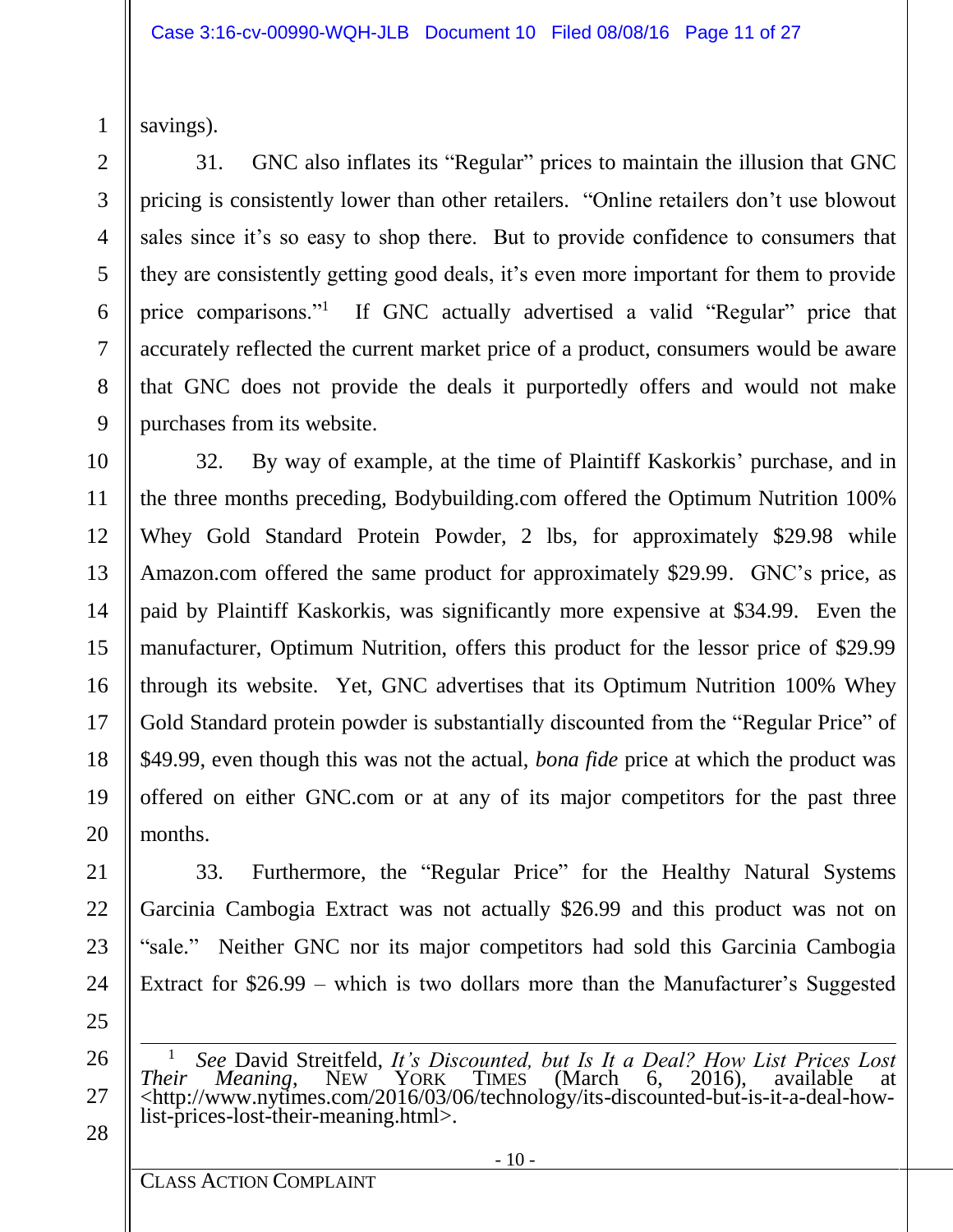Retail Price – in the three months preceding Plaintiff's purchase. GNC had instead sold the Healthy Natural Systems Garcinia Cambogia Extract for as little as \$13.99 in September of last year. Thus, Plaintiff did not receive the benefit of GNC's advertised bargain.

34. These false discounts are not limited to the products that Plaintiff purchased. Instead, these false and misleading discounts appear on a large percentage of GNC's products.

35. Despite the "Regular Price"/"Sale Price" scheme used by GNC, Plaintiffs would purchase GNC products in the future from the GNC website and/or other retail establishments, if discount representations accurately reflect former prices and discounts. Currently, however, Plaintiff and California consumers have no realistic way to know which — if any — of GNC's price comparisons are truthful. If the Court were to issue an injunction ordering GNC to comply with California's comparative price advertising laws, and prohibiting GNC's use of the deceptive practices discussed herein, Plaintiffs would likely shop for GNC products again in the near future on the GNC website.

36. By marketing products' "Regular" prices at artificially high levels – levels that would not be competitive in the current prevailing market – GNC concocts discounts that do not exist.

37. Such practice is not novel or unique; unscrupulous retailers have historically used the same misleading tactic. Both California lawmakers and federal regulators prohibited such injurious conduct. As stated above, California Business & Professions Code, section 17501, specifically states that:

No price shall be advertised as a former price of any advertised thing, unless the *alleged former price was the prevailing market price as above defined within three months next immediately preceding the publication of the advertisement* or *unless the date when the alleged former price did prevail is clearly, exactly and conspicuously stated in the advertisement*.

28 (Emphasis added).

1

2

3

4

5

6

7

8

9

10

11

12

13

14

15

16

17

18

19

20

21

22

23

24

25

26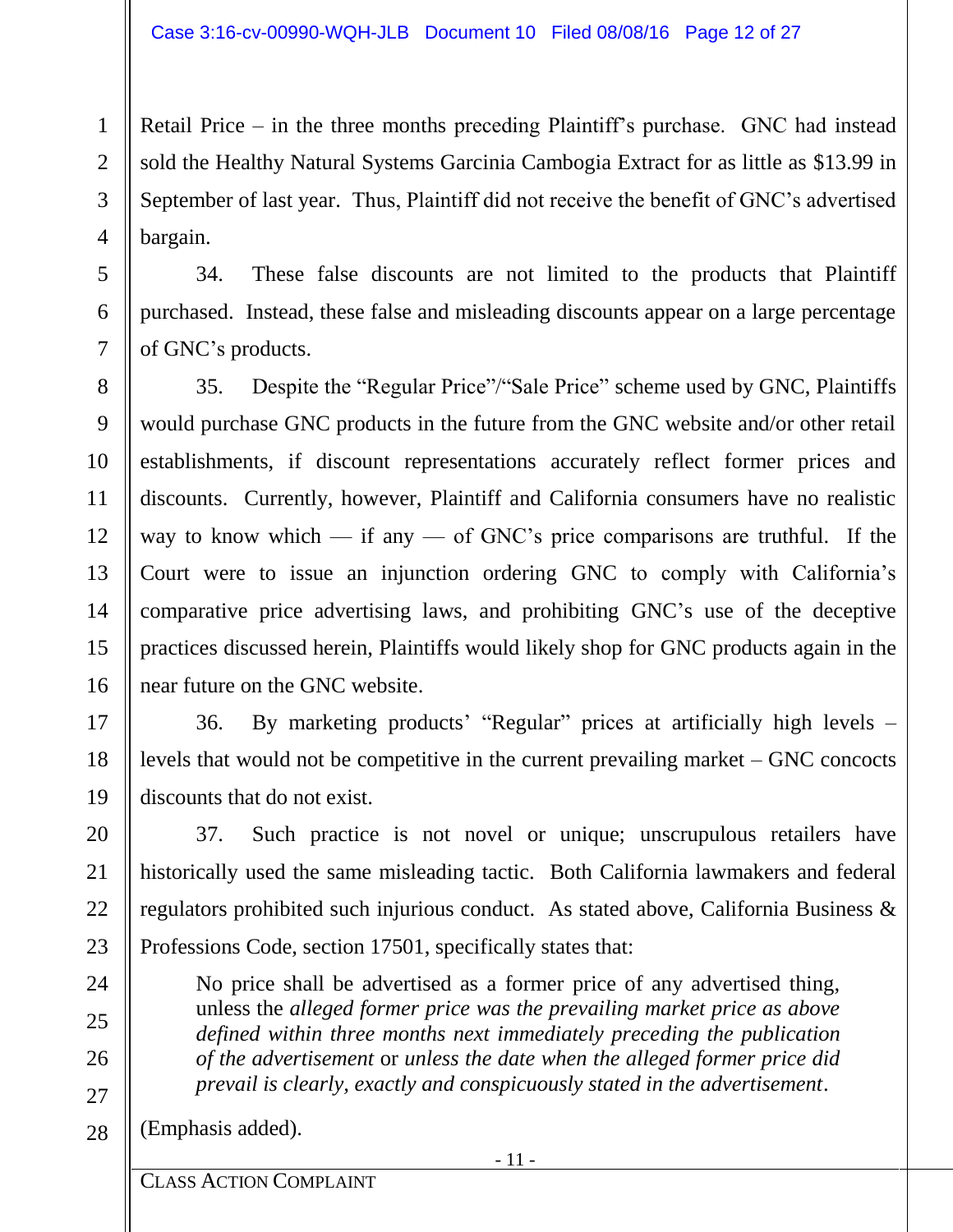38. The provision of section 17501 differentiates subjective uncertainty from clear illegality. The market price at the time of publication of such an advertisement is the average price charged in the locality where the advertisement is published. Accordingly, GNC can only include a "Regular" price in its advertisements, for comparative purposes, if (1) the prevailing market price has been researched (in each relevant market) and the "Regular" price is the average retail market price within the past three months, or (2) it advertises the date on which the published "Regular" price was last in effect. GNC does neither.

39. Also, as stated above, GNC's practices are cited with disapproval by federal regulations intended to protect consumers:

. . . a reduction from the advertiser's own former price for an article. If the *former price is the actual, bona fide price at which the article was offered to the public on a regular basis for a reasonably substantial period of time*, it provides a legitimate basis for the advertising of a price comparison. Where the former price is genuine, the bargain being advertised is a true one. If, on the other hand, the former price being advertised is not bona fide but fictitious--for example, where an artificial, inflated price was established for the purpose of enabling the subsequent offer of a large reduction--the "bargain" being advertised is a false one; the purchaser is not receiving the unusual value he expects. *In such a case, the "reduced" price is, in reality, probably just the seller's regular price.*

16 C.F.R. § 233.1(a) (emphasis added).

40. The law thus confirms what is inherently apparent: a business acts improperly when it manufactures or exaggerates a discount intended to make products appear more attractive.

# **CLASS ALLEGATIONS**

- 41. Plaintiffs brings this action as a class action pursuant to Federal Rule of Civil Procedure 23 for the following Class of persons:
	- All persons in the State of California who, within the applicable statute of limitations preceding the filing of this action, purchased a product from the GNC website at www.gnc.com.

28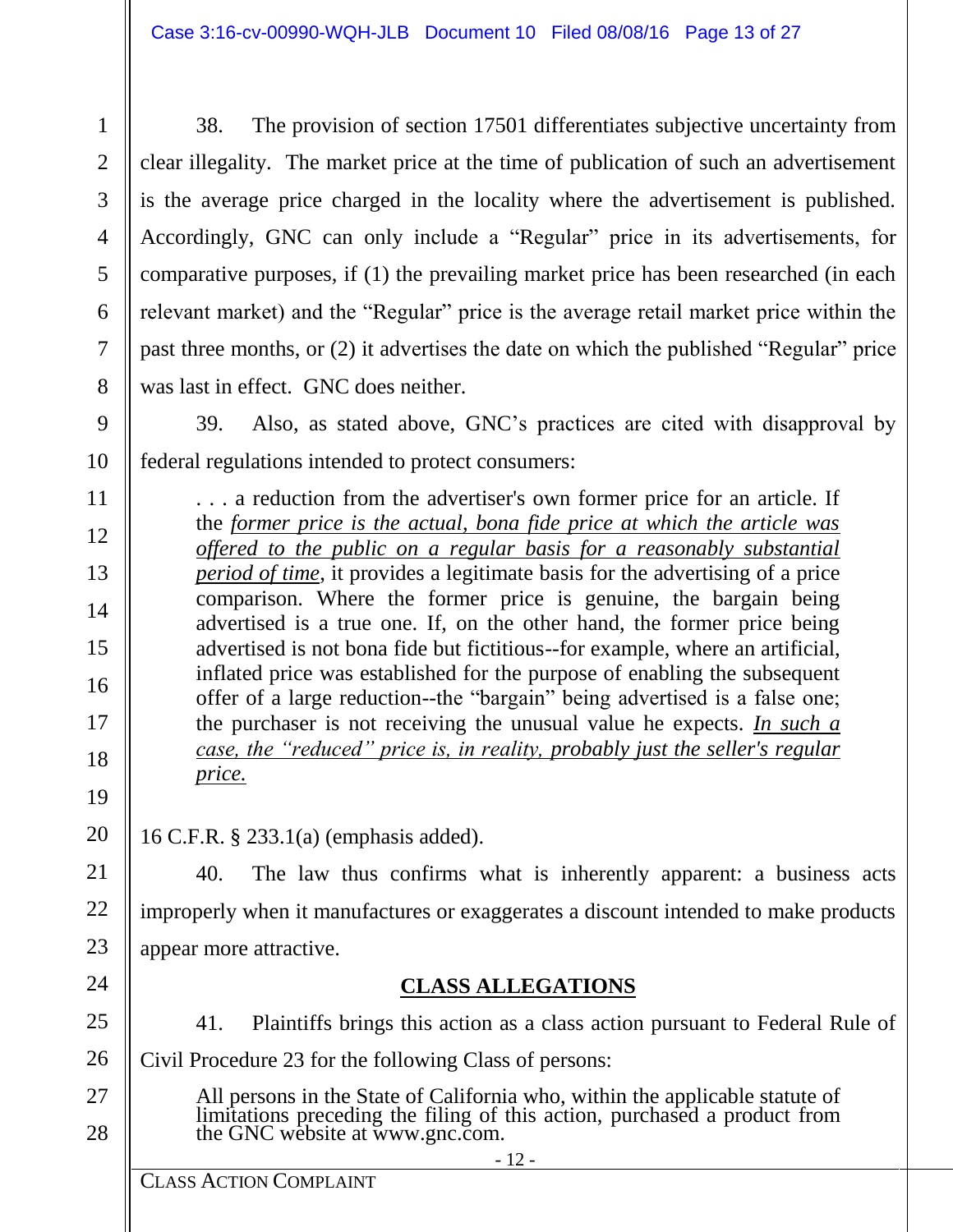42. Excluded from the Class are GNC, its parents, subsidiaries, affiliates, officers and directors, any entity in which GNC has a controlling interest, all customers who make a timely election to be excluded, governmental entities, and any judge, justice or judicial officer presiding over this matter and members of their immediate families and judicial staff.

43. Plaintiffs reserve the right to amend the Class definition if further investigation and discovery indicates that the Class definition should be narrowed, expanded, or otherwise modified.

44. Numerosity. While the exact number of Class members is unknown to Plaintiffs at this time, and will be ascertained through appropriate discovery, Plaintiffs are informed and believes that the Class consists of thousands of members. The number of individuals who comprise the Class is so numerous that joinder of all such persons is impracticable and the disposition of their claims in a class action, rather than in individual actions, will benefit both the parties and the courts.

45. Typicality. Plaintiffs' claims are typical of the claims of the other members of the Class. All members of the Class have been and/or continue to be similarly affected by GNC's wrongful conduct as complained of herein, in violation of federal and state law. Plaintiffs are unaware of any interests that conflict with or are antagonistic to the interests of the Class.

46. Adequacy of Representation. Plaintiffs will fairly and adequately protect the Class members' interests and have retained counsel competent and experienced in consumer class action lawsuits and complex litigation. Plaintiffs and their counsel have the necessary financial resources to adequately and vigorously litigate this class action, and Plaintiffs are aware of their duties and responsibilities to the Class.

47. Commonality. GNC has acted with respect to the Class in a manner generally applicable to each Class member. Common questions of law and fact exist as to all Class members and predominate over any questions wholly affecting individual Class members. There is a well-defined community of interest in the

- 13 - - 13 -

1

2

3

4

5

6

7

8

9

10

11

12

13

14

15

16

17

18

19

20

21

22

23

24

25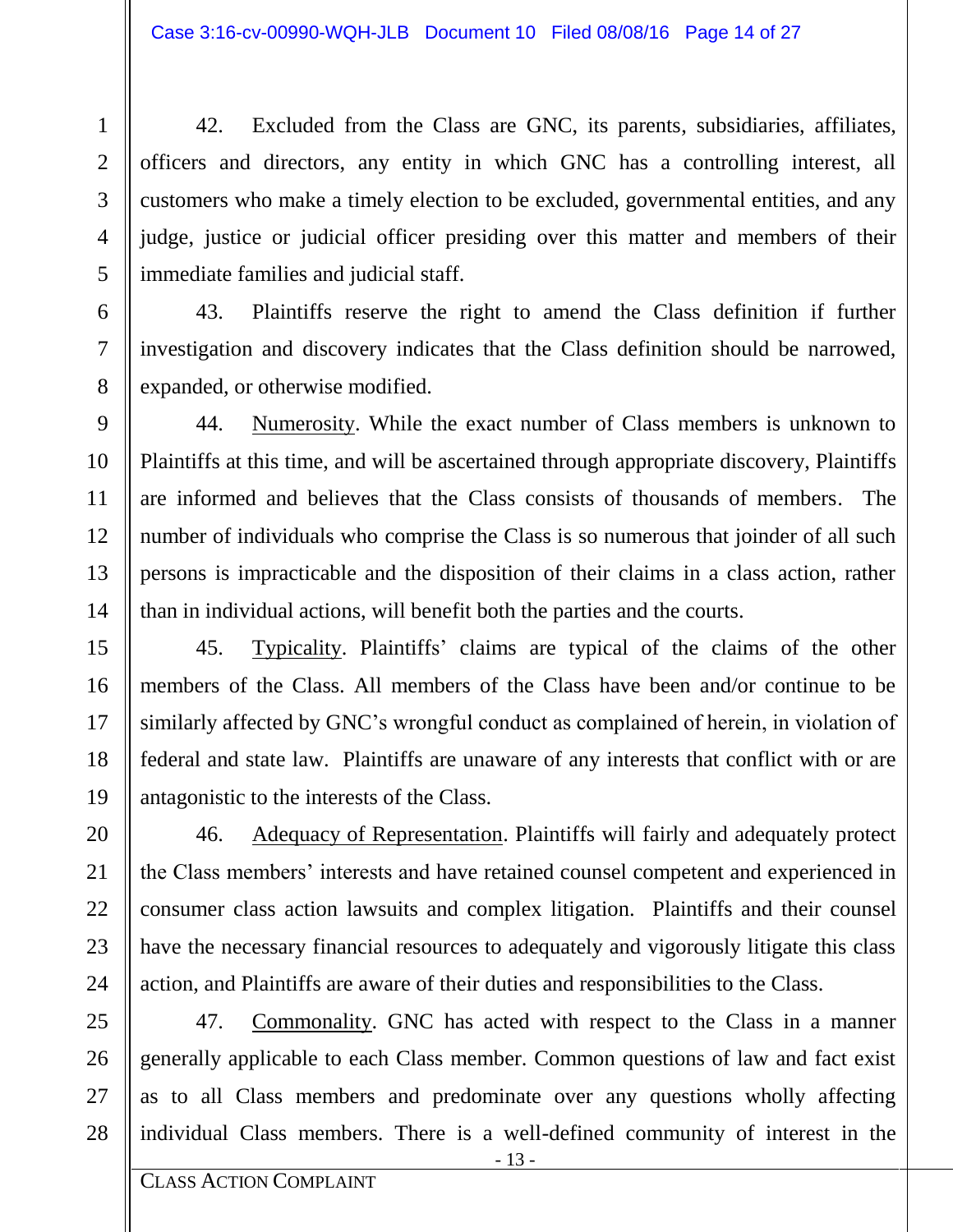questions of law and fact involved in the action, which affect all Class members. Among the questions of law and fact common to the Class are, *inter alia*:

a. Whether, during the Class Period, GNC used false representations and falsely advertised price discounts on its products sold on the GNC website;

b. Whether, during the Class Period, GNC advertised its "discounted" products in a deceptive, false, or misleading manner;

c. Whether, during the Class Period, the market prices advertised by GNC were the prevailing market prices for the respective products sold at the GNC website during the three month periods preceding the dissemination and/or publication of the advertised former prices;

d. Whether, during the Class Period, GNC's advertised "Regular" prices for its products are determined by averaging the price of the given product in the prevailing market over the previous three months;

e. Whether GNC engaged in unfair, unlawful, and/or fraudulent business practices under California Law;

f. Whether GNC misrepresented and/or failed to disclose material facts about its product pricing and discounts;

g. Whether GNC has made false or misleading statements of fact concerning the reasons for, existence of, or amounts of price reductions;

h. Whether GNC advertised the date on which the "Regular" price of a product was determined;

i. Whether GNC's alleged business practices constitute unfair methods of competition and unfair or deceptive acts or practices in violation of, *inter alia*, CAL. BUS. & PROF. CODE §§ 1770, *et seq.*, by making false or misleading statements of fact concerning reasons for, existence of, or amounts of price reductions;

j. Whether GNC's business practices, alleged herein, constitute misleading and deceptive advertising under, *inter alia*, CAL. BUS. & PROF. CODE §§ 17500-01;

1

2

3

4

5

6

7

8

9

10

11

12

13

14

15

16

17

18

19

20

21

22

23

24

25

26

27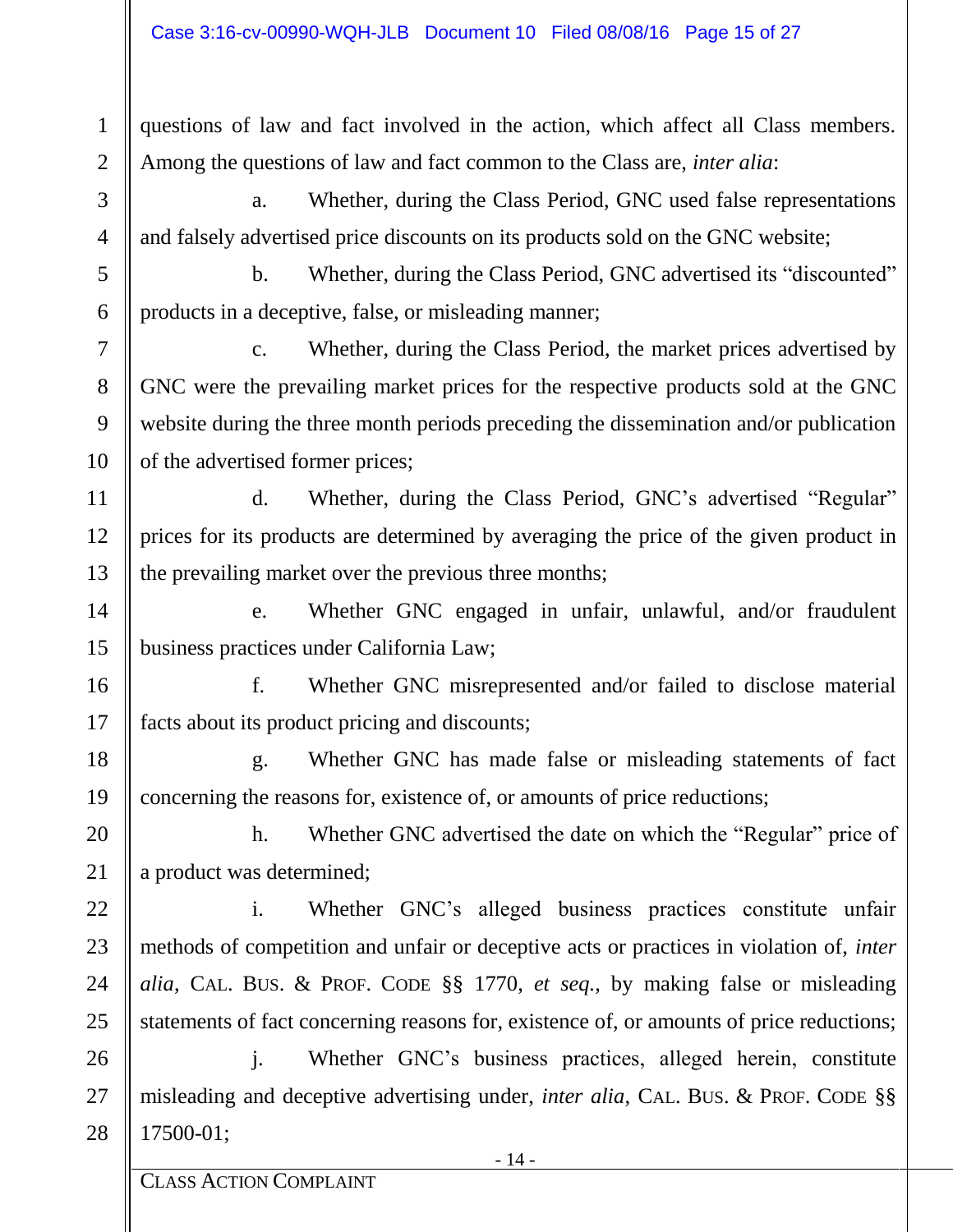k. Whether GNC's business practices, alleged herein, constitute "unlawful," "unfair," or "fraudulent" business acts or practices under, *inter alia*, CAL. BUS. & PROF. CODE §§ 17200, including: whether GNC's advertisement of illusory discounts constitutes "unlawful" or "unfair" business practices by violating the public policies set out in CAL. CIV. CODE §§ 1770(a)(13), CAL. BUS. & PROF. CODE §§ 17500-01, 16 C.F.R. § 233.1, and other California and federal statutes and regulations;

l. Whether GNC's conduct, as alleged herein, was intentional and knowing;

m. Whether Class members are entitled to damages and/or restitution, and in what amount;

n. The nature and extent of equitable remedies, including restitution of shipping costs; and declaratory and injunctive relief to which Plaintiffs and the Class are entitled

o. Whether GNC is likely to continue using false, misleading or illegal price comparisons such that an injunction is necessary; and

p. Whether Plaintiffs and Class members are entitled to an award of reasonable attorneys' fees, pre-judgment interest, and costs of suit.

48. Superiority of Class Action. A class action is superior to all other available methods for the fair and efficient adjudication of this controversy since joinder of all members is impracticable. Furthermore, as the damages suffered by individual Class members may be relatively small, the expense and burden of individual litigation make it virtually impossible for Class members to individually redress the wrongs done to them. There will be no difficulty in managing this action as a class action.

#### **FIRST CAUSE OF ACTION**

**Violation of CAL. BUS. & PROF. CODE §§ 17500,** *et seq. -* **Untrue, Misleading and Deceptive Advertising**

49. Plaintiffs hereby incorporate by reference each of the allegations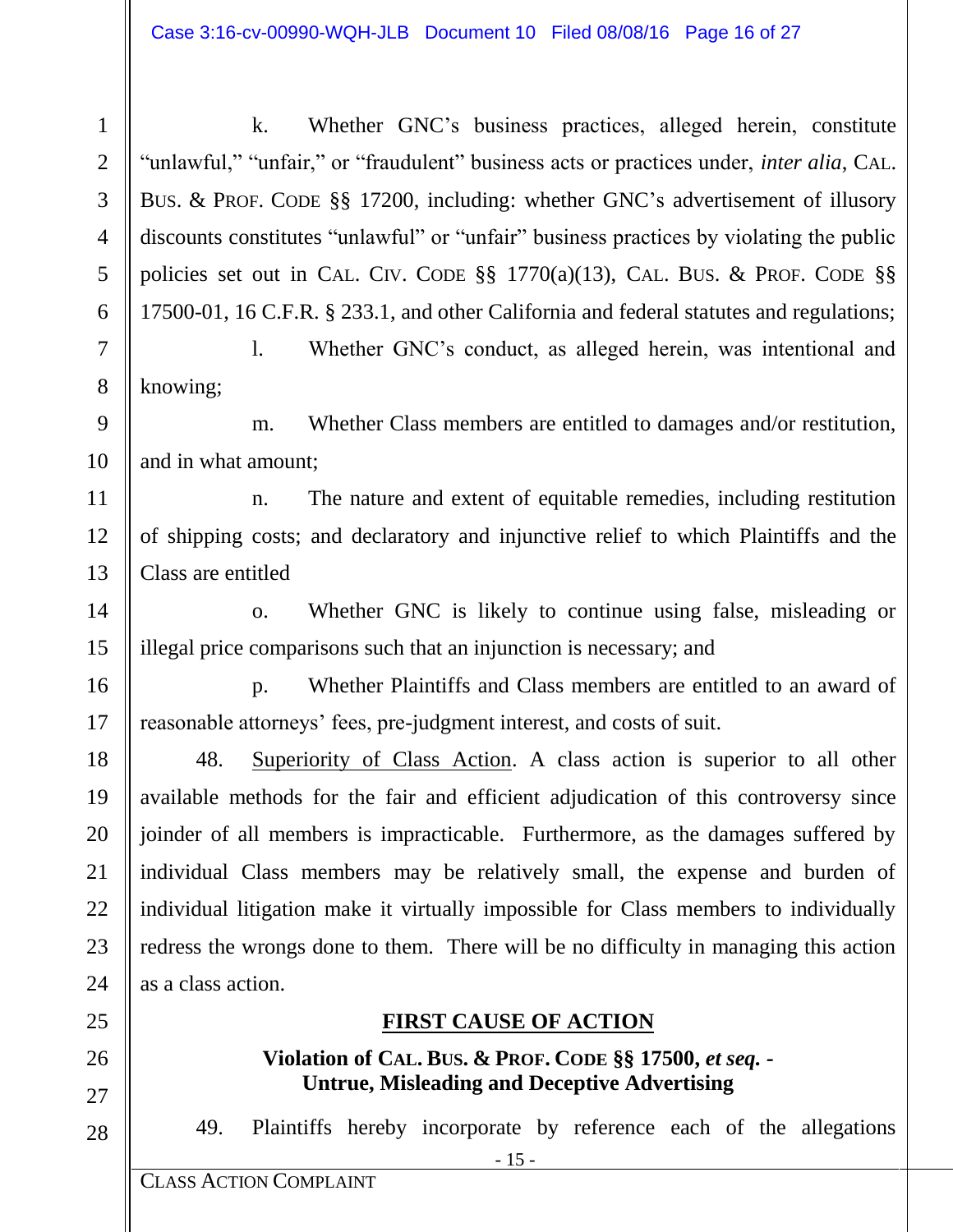contained in the preceding paragraphs of this Complaint.

50. California Business and Professional Code, section 17501, states that: No price shall be advertised as a former price of any advertised thing, unless the alleged former price was the prevailing market price as above defined within three months next immediately preceding the publication of the advertisement or unless the date when the alleged former price did prevail is clearly, exactly and conspicuously stated in the advertisement.

For the purpose of section 17501, the retail market price at the time of publication of such advertisement is the retail price in locality wherein the advertisement is published.

51. At all material times, GNC engaged in a scheme of advertising that its products were subject to a discount when such discounts were illusory and did not reflect the "prevailing marketing price" of the item for a particular time period in a particular location, or even the price at which the product was recently sold on GNC's website.

52. At all material times, GNC did not include the date on which its "Regular" price was established.

53. GNC's advertisement of an inflated "Regular Price" misrepresented and/or omitted the true nature of GNC's pricing. Said advertisements were made to consumers located within the State of California and come within the definition of advertising as contained in CAL. BUS. & PROF. CODE §§ 17500, *et seq*., in that such promotional materials were intended as inducements to purchase products on GNC's website and are statements disseminated by GNC to Plaintiffs and other members of the Class. GNC knew, or in the exercise of reasonable care should have known, that the statements regarding its pricing were false, misleading, deceptive and violated California law.

54. GNC has prepared and distributed within the United States, *via* its retail website, www.GNC.com, advertising that its products were subject to substantial discounts. Plaintiffs necessarily and reasonably relied on GNC's statements regarding

1

2

3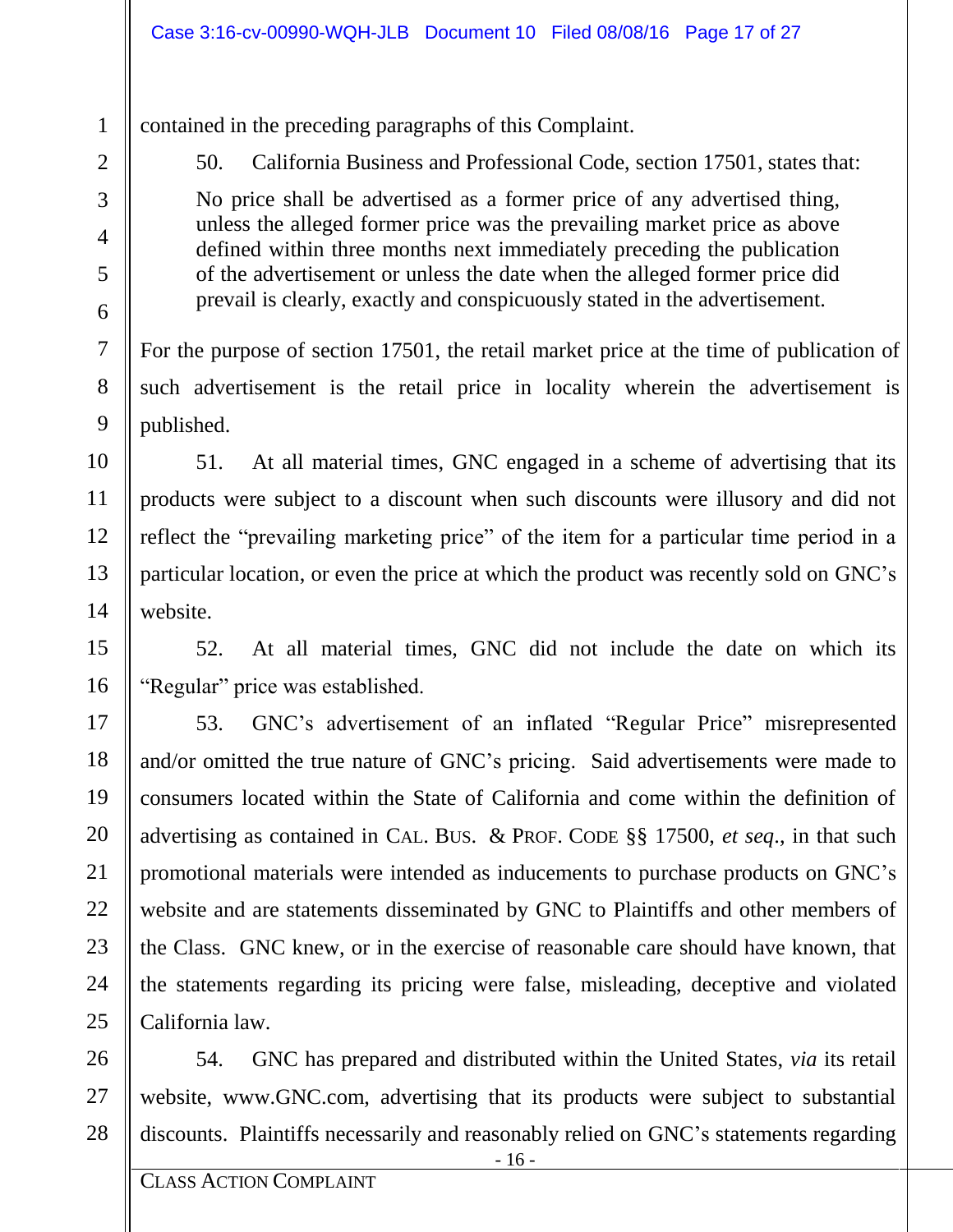the pricing of its products, and all members of the Class were exposed to such statements. Consumers, including Plaintiffs and members of the Class, were among the intended targets of such representations.

55. The above acts of GNC, in disseminating said misleading and deceptive statements throughout the United States, including to Plaintiffs and members of the Class, were and are likely to deceive reasonable consumers by obfuscating the true nature of GNC's discounts. Thus, the above acts constitute violations of CAL. BUS. & PROF. CODE §§ 17500, *et seq*.

56. Plaintiffs and other members of the Class who purchased products from GNC's website suffered a substantial injury. Had Plaintiffs and members of the Class known that GNC's materials, advertisements, and other inducements misrepresented and/or omitted the true nature of GNC's discounts, they would not have purchased products from GNC.com, or would have paid less for them.

57. Plaintiffs, on behalf of themselves and all other similarly situated consumers, and as appropriate, on behalf of the general public, seek restitution and injunctive relief: (1) prohibiting GNC from continuing the unlawful practices alleged herein, (2) directing GNC to make corrective notices both on its website and in other appropriate media, (2) allowing Class members to return any products purchased on GNC's website, at GNC's expense, that were subject to GNC's unlawful pricing policy or, alternatively, requiring GNC to price match any competitor's advertised price for the same product, and refund any shipping and handling fees for any products purchased on GNC's website subject to GNC's unlawful pricing policy, and (4) any other relief deemed proper by the Court.

## **SECOND CAUSE OF ACTION**

## **Violation of CAL. CIV. CODE §§ 1750,** *et seq.-* **Misrepresentation of the Existence of a Discount**

58. Plaintiffs hereby incorporate by reference each of the allegations contained in the preceding paragraphs of this Complaint.

1

2

3

4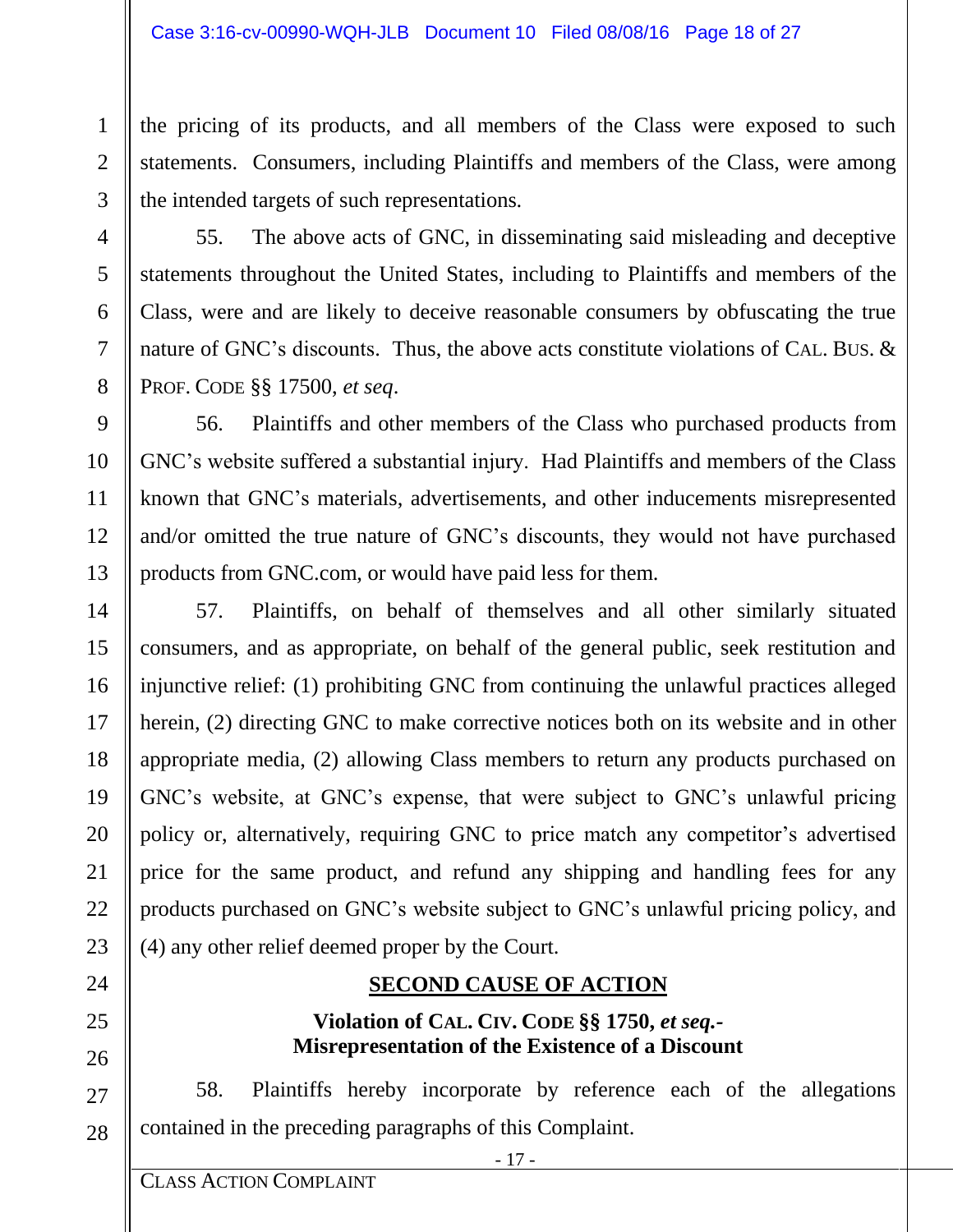59. GNC sells "goods" and "services" as defined by California Civil Code § 1761.

60. Each of the Defendants is a "person" as defined by California Civil Code  $$1761(c).$ 

61. Plaintiffs and Class members are "consumers" within the meaning of California Civil Code §1761(d) because they purchased the products from GNC.com for personal, family or household use.

62. The sale of the products to Plaintiffs and Class members *via* GNC's website is a "transaction" as defined by California Civil Code § 1761(e).

63. As described herein, GNC violated the Consumers Legal Remedies Act ("CLRA") by falsely representing the nature, existence, and amount of price discounts by fabricating inflated market or "Regular" prices. Such a pricing scheme violates California Civil Code: (i) Section  $1770(a)(5)$  because GNC represented that its products have characteristics and benefits (discounts) that they do not have (because the items were not actually sold at the advertised "Regular" price for a reasonable period of time, and thus no true discount is being offered); (ii) Section  $1770(a)(7)$ because GNC represented that its products were of a particular standard, quality, or grade (that the subject products were worth a higher "Regular" price and thus were more valuable) when they are of another (the products are not worth the stated "Regular" price and thus are not as valuable as advertised); (iii) Section  $1770(a)(9)$ because GNC advertised goods with the intent not to sell them as advertised (because Defendant knew the goods were not valued at the advertised "Regular" prices); (iv) Section 1770(a)(13) because GNC made false or misleading statements of fact concerning the amount of a price reduction (because the advertised "Regular" prices were false and inflated, and thus the consumers did not receive the discounts they thought they were receiving); and (v) Section  $1770(a)(14)$  because GNC represented that the transaction confers or involves rights (the right to receive the offered discount amount) which it does not have or involve (the stated discounts are false or inflated, so

28

1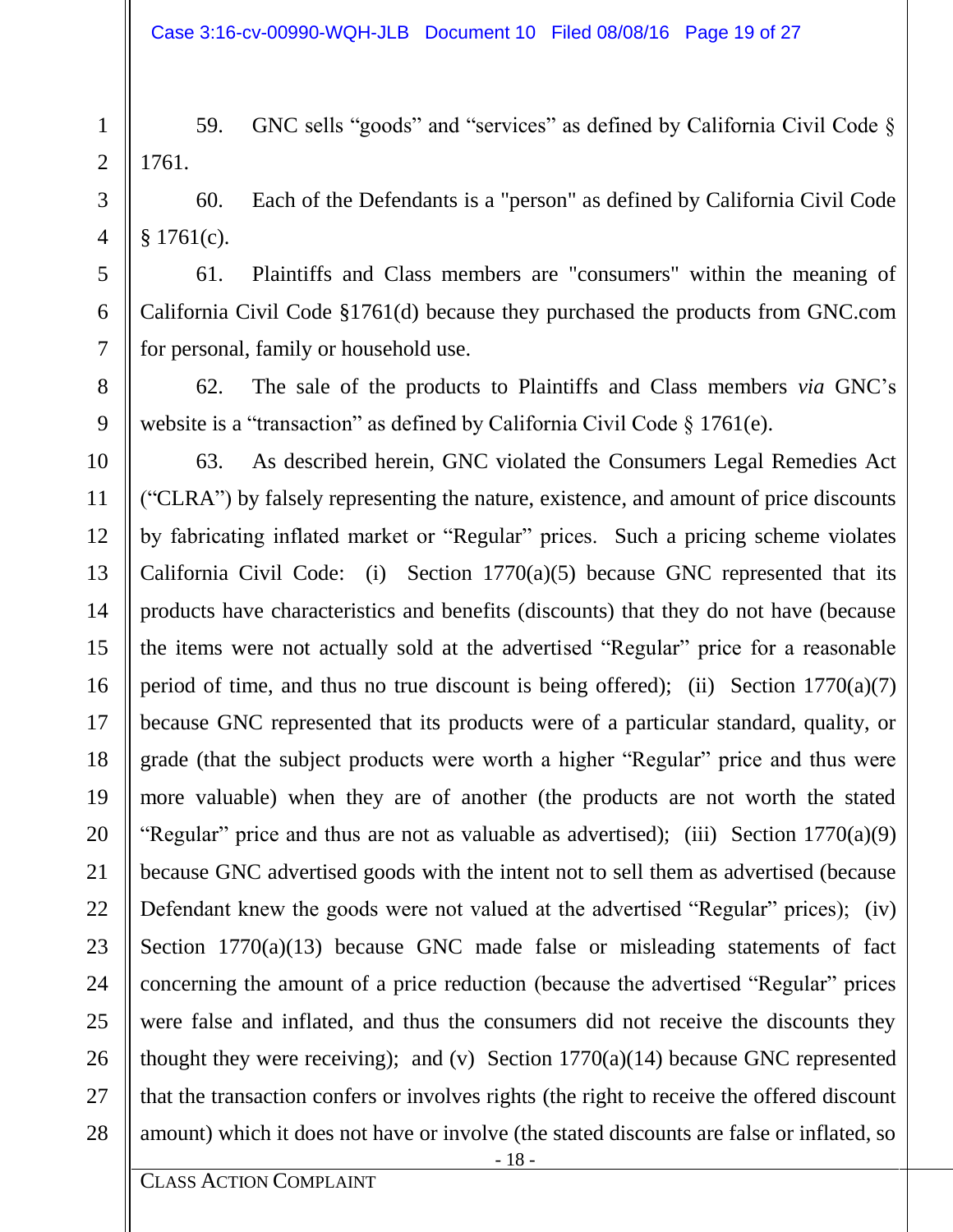that the consumer is not receiving the discount that was offered or advertised).

64. Plaintiffs relied on GNC's false representations in deciding to purchase goods on the GNC website. Plaintiffs would not have purchased such items absent GNC's unlawful conduct.

65. Plaintiffs and Class members were harmed as a result of GNC's unfair competition and deceptive acts and practices. Had GNC disclosed the true nature of its discounts, Plaintiffs and the Class would not have been misled into purchasing products from GNC's website, or, alternatively, would have paid less for them.

66. Plaintiffs, on behalf of themselves and all other similarly situated California consumers, and as appropriate, on behalf of the general public of the state of California, seek injunctive relief: (1) prohibiting GNC from continuing the unlawful practices alleged herein, (2) directing GNC to make corrective notices both on its website and in other appropriate media, (3) allowing Class members to return any products purchased on GNC's website, at GNC's expense, which were subject to GNC's unlawful pricing policy, or alternatively requiring GNC to price match any competitor's advertised price for the same product, and refund any shipping and handling fees for any products purchased on GNC's website subject to GNC's unlawful pricing policy, and (4) any other relief deemed proper by the Court.

67. Plaintiffs provided each of the Defendants with notice of its alleged violations of the CLRA pursuant to California Civil Code § 1782(a) *via* certified mail, demanding that GNC correct such violations.

68. GNC failed to respond to Plaintiffs' CLRA notice within 30 days of its receipt. Thus, Plaintiffs seek all available damages under the CLRA for all violations complained of herein, including but not limited to statutory damages, punitive damages, attorney's fees and cost, and any other relief that the Court deems proper.

 $///$ 

 $///$ 

/ / /

28

1

2

3

4

5

6

7

8

9

10

11

12

13

14

15

16

17

18

19

20

21

22

23

24

25

26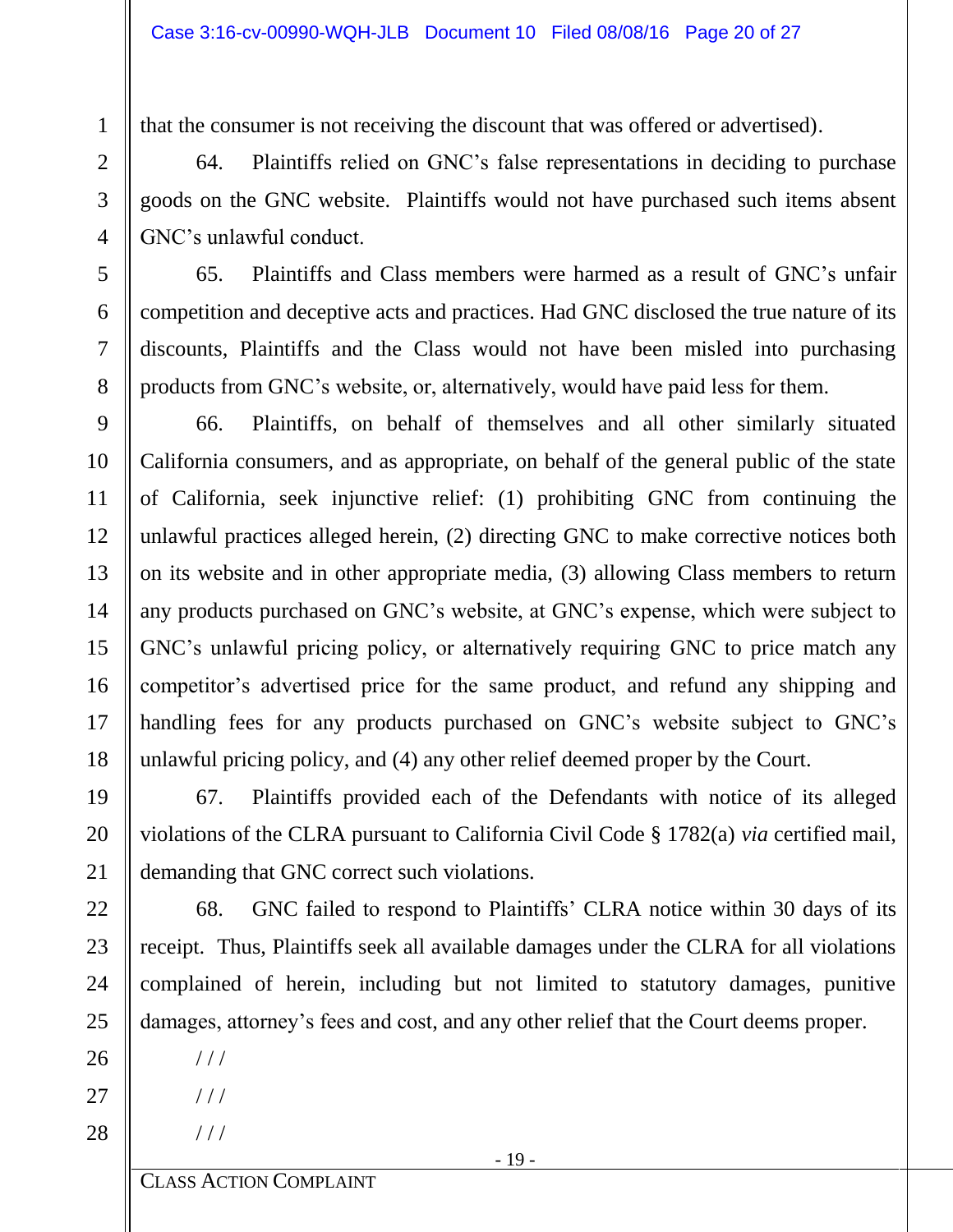|             | Case 3:16-cv-00990-WQH-JLB Document 10 Filed 08/08/16 Page 21 of 27                                                                                                                                                                                                                                                                                                                      |  |  |
|-------------|------------------------------------------------------------------------------------------------------------------------------------------------------------------------------------------------------------------------------------------------------------------------------------------------------------------------------------------------------------------------------------------|--|--|
| 2<br>3      | <b>THIRD CAUSE OF ACTION</b><br>Violation of CAL. BUS. & PROF. CODE §§ 17200, et seq. -<br><b>Unlawful Business Acts and Practices</b>                                                                                                                                                                                                                                                   |  |  |
| 4           | Plaintiffs hereby incorporate by reference each of the allegations<br>69.                                                                                                                                                                                                                                                                                                                |  |  |
| 5           | contained in the preceding paragraphs of this Complaint.                                                                                                                                                                                                                                                                                                                                 |  |  |
| 6           | California Business and Professional Code, section 17501, states:<br>70.                                                                                                                                                                                                                                                                                                                 |  |  |
| 7<br>8<br>9 | No price shall be advertised as a former price of any advertised thing,<br>unless the alleged former price was the prevailing market price as above<br>defined within three months next immediately preceding the publication<br>of the advertisement or unless the date when the alleged former price did<br>prevail is clearly, exactly and conspicuously stated in the advertisement. |  |  |
| 10          |                                                                                                                                                                                                                                                                                                                                                                                          |  |  |
| 11          | 71.<br>Federal regulations also prohibit the use of deceptive and illusory                                                                                                                                                                                                                                                                                                               |  |  |
| 12          | discounts:                                                                                                                                                                                                                                                                                                                                                                               |  |  |
| 13          | One of the most commonly used forms of bargain advertising is to offer a                                                                                                                                                                                                                                                                                                                 |  |  |
| 14          | reduction from the advertiser's own former price for an article. If the<br>former price is the actual, bona fide price at which the article was offered                                                                                                                                                                                                                                  |  |  |
| 15          | to the public on a regular basis for a reasonably substantial period of                                                                                                                                                                                                                                                                                                                  |  |  |
| 16          | time, it provides a legitimate basis for the advertising of a price<br>comparison. Where the former price is genuine, the bargain being                                                                                                                                                                                                                                                  |  |  |
| 17          | advertised is a true one. If, on the other hand, the former price being                                                                                                                                                                                                                                                                                                                  |  |  |
| 18<br>19    | advertised is not bona fide but fictitious--for example, where an artificial,<br>inflated price was established for the purpose of enabling the subsequent                                                                                                                                                                                                                               |  |  |
| <b>20</b>   | offer of a large reduction--the "bargain" being advertised is a false one;                                                                                                                                                                                                                                                                                                               |  |  |
| 21          | the purchaser is not receiving the unusual value he expects. In such a<br>case, the "reduced" price is, in reality, probably just the seller's regular                                                                                                                                                                                                                                   |  |  |
| 22          | price.                                                                                                                                                                                                                                                                                                                                                                                   |  |  |
| 23          | 16 C.F.R. $\S$ 233.1(a).                                                                                                                                                                                                                                                                                                                                                                 |  |  |
| 24          | California Civil Code $\S$ 1770(a)(5) prohibits representing goods or<br>72.                                                                                                                                                                                                                                                                                                             |  |  |
| 25          | services as having characteristics and benefits that they do not have.                                                                                                                                                                                                                                                                                                                   |  |  |
| 26          | California Civil Code $\S$ 1770(a)(7) prohibits representing goods or<br>73.                                                                                                                                                                                                                                                                                                             |  |  |
| 27          | services as having a particular standard, quality, or grade when they are of another.                                                                                                                                                                                                                                                                                                    |  |  |
| 28          | California Civil Code $\S$ 1770(a)(9) prohibits advertising goods or<br>74.                                                                                                                                                                                                                                                                                                              |  |  |
|             | $-20-$<br><b>CLASS ACTION COMPLAINT</b>                                                                                                                                                                                                                                                                                                                                                  |  |  |
|             |                                                                                                                                                                                                                                                                                                                                                                                          |  |  |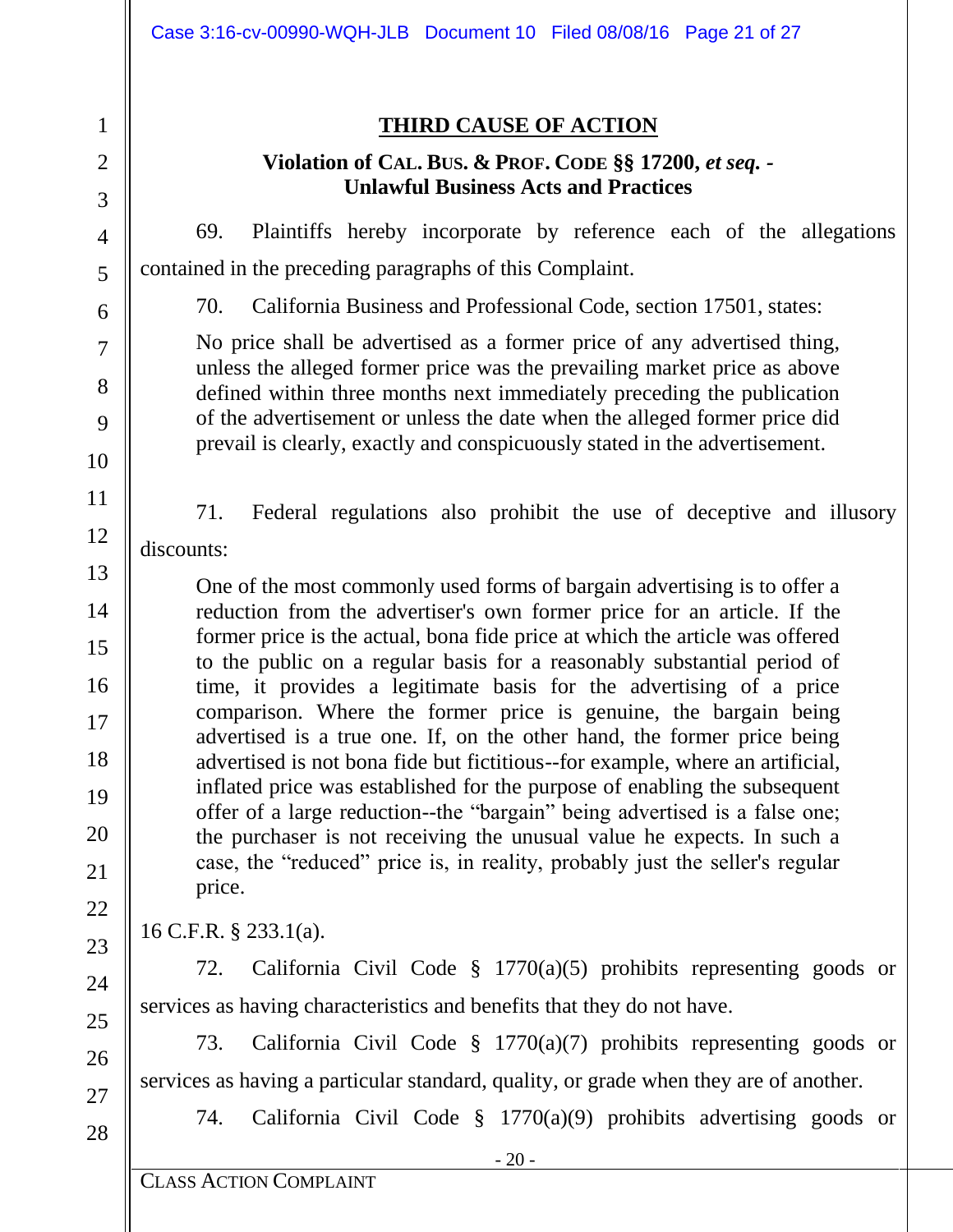services with intent not to sell them as advertised.

75. California Civil Code § 1770(a)(13) prohibits making false or misleading statements of fact concerning reasons for or the existence or amounts of price reductions.

76. California Civil Code § 1770(a)(14) prohibits representing that a transaction confers or involves rights which it does not have or involve.

77. The business practices alleged above are unlawful under California Business & Professional Code §§ 17500, *et seq*., California Civil Code §§ 1770(a)(9) & (13) and federal regulations, each of which forbids GNC's untrue, fraudulent, deceptive, and/or misleading marketing and advertisements.

78. Plaintiffs and Class members were harmed as a result of GNC's unfair competition and deceptive acts and practices. Had GNC disclosed the true nature of its "discounts," Plaintiffs and the Class would not have been misled into purchasing products from GNC's website, or, alternatively, would have paid less for them.

79. Plaintiffs, on behalf of themselves and all other similarly situated consumers, and as appropriate, on behalf of the general public, seek restitution and injunctive relief: (1) prohibiting GNC from continuing the unlawful practices alleged herein, (2) directing GNC to make corrective notices both on its website and in other appropriate media, (3) allowing Class members to return any products purchased on GNC's website, at GNC's expense, that were subject to GNC's unlawful pricing policy or, alternatively, requiring GNC to price match any competitor's advertised price for the same product, and refund any shipping and handling fees for any product purchased on GNC's website subject to GNC's unlawful pricing policy, and (4) any other relief deemed proper by the Court.

- - $///$

 $//$ 

 $//$ 

/ / /

1

2

3

4

5

6

7

8

9

10

11

12

13

14

15

16

17

18

19

20

21

22

23

24

25

26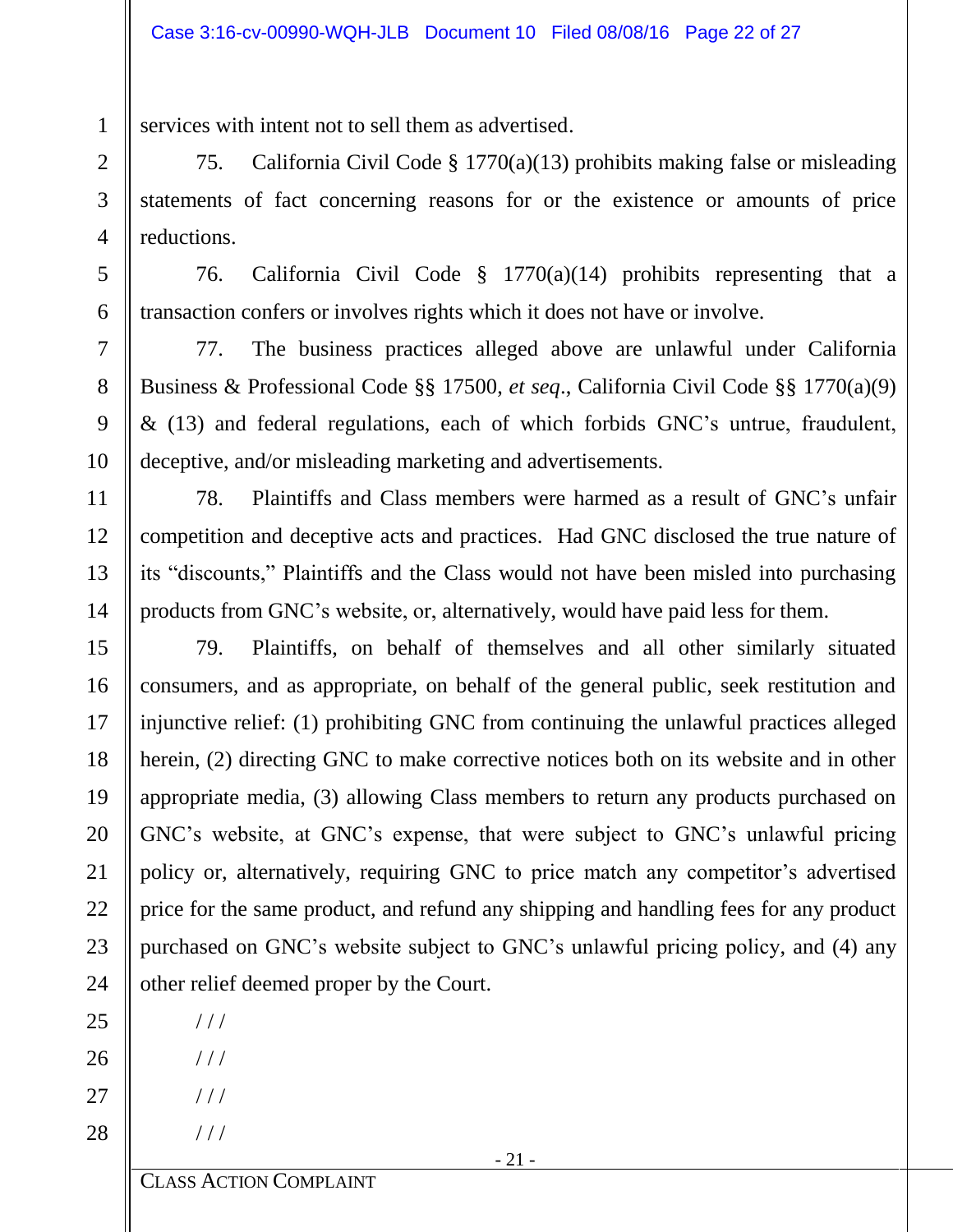### **FOURTH CAUSE OF ACTION**

#### **Violation of CAL. BUS. & PROF. CODE §§ 17200,** *et seq. -* **Unfair Business Acts and Practices**

80. Plaintiffs hereby incorporate by reference each of the allegations contained in the preceding paragraphs of this Complaint.

81. Plaintiffs and other members of the Class suffered a substantial injury by virtue of GNC's unlawful scheme of advertising that its products were subject to a discount when such discounts were illusory and did not reflect the "prevailing market price" of the item during any particular time period at a particular location or even the price at which the product was previously sold on GNC's website.

82. GNC's actions alleged herein violate the laws and public policies of California and the federal government as set out in preceding paragraphs of this Complaint.

83. There is no benefit to consumers or competition by allowing GNC to deceptively market and advertise nonexistent discounts in violation of California Law.

84. The gravity of the harm visited upon Plaintiffs and Class members outweighs any legitimate justification, motive, or reason for marketing and advertising discounted products in a deceptive and misleading manner which violates California law. Accordingly, GNC's actions are immoral, unethical, and unscrupulous, offend the established California public policies, and cause substantial injury to Plaintiffs and members of the Class.

85. The above acts of GNC, in disseminating said misleading and deceptive statements throughout California to consumers, including Plaintiffs and members of the Class, were and are likely to deceive reasonable consumers by obfuscating the true nature and amount of the "discount" and the existence of the "discounted" product in violation of CAL. BUS. & PROF. CODE §§ 17500, *et seq*., and California Civil Code §§  $1770(a)(9) & (13)$ .

28

1

2

3

4

5

6

7

8

 $\mathbf Q$ 

10

11

12

13

14

15

16

17

18

19

20

21

22

23

24

25

26

27

86. Plaintiffs and Class members were harmed and suffered actual damages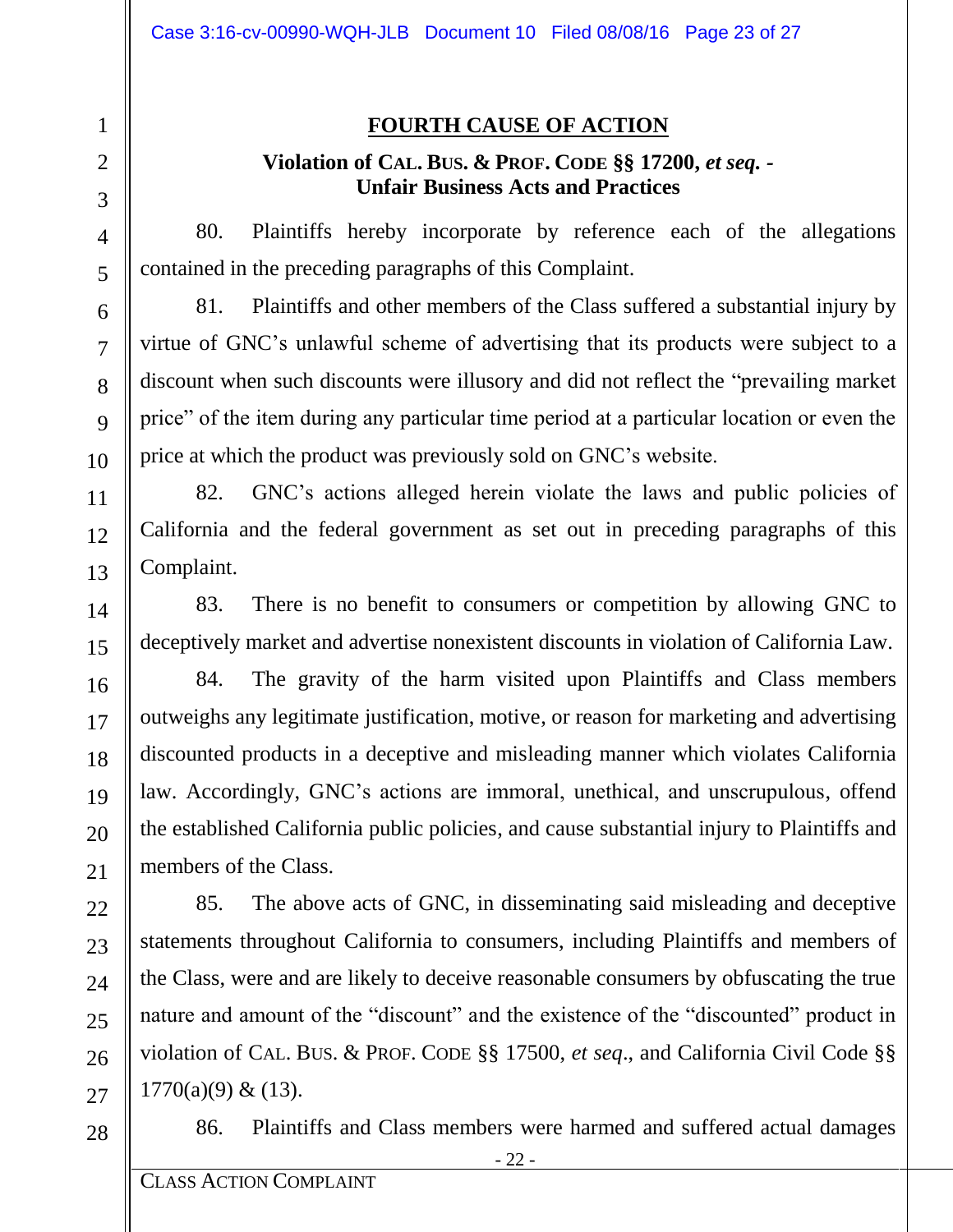as a result of GNC's unfair competition and deceptive acts and practices. Had GNC disclosed the true nature of the discounts, Plaintiffs and the Class would not have purchased products from GNC's website or, alternatively, would have paid significantly less for them.

87. Plaintiffs, on behalf of themselves and all other similarly situated consumers, and as appropriate, on behalf of the general public, seek restitution and injunctive relief: (1) prohibiting GNC from continuing the unlawful practices alleged herein, (2) directing GNC to make corrective notices both on its website and in other appropriate media, (3) allowing Class members to return any products purchased on GNC's website, at GNC's expense, that were subject to GNC's unlawful pricing policy or alternatively requiring GNC to price match any competitor's advertised price for the same product, and refund any shipping and handling fees for any product purchased on GNC's website subject to GNC's unlawful pricing policy, and (4) any other relief deemed proper by the Court.

## **FIFTH CAUSE OF ACTION**

#### **Violation of CAL. BUS. & PROF. CODE §§ 17200,** *et seq. -* **Fraudulent Business Acts and Practices**

88. Plaintiffs hereby incorporate by reference each of the allegations contained in the preceding paragraphs of this Complaint.

89. Such acts of GNC as described above constitute a fraudulent business practice under CAL. BUS. & PROF. CODE §§ 17200, *et seq*.

90. As more fully described above, GNC misleadingly markets and advertises its products as discounted from a "Regular Price," when such discounts are illusory and/or overstated. GNC's misleading marketing and advertisements are likely to, and do, deceive reasonable consumers. Indeed, Plaintiffs and other members of the Class were unquestionably deceived about the nature of GNC's pricing, as GNC prominently displayed its products as discounted on its website, which consumers must use to purchase GNC's offerings.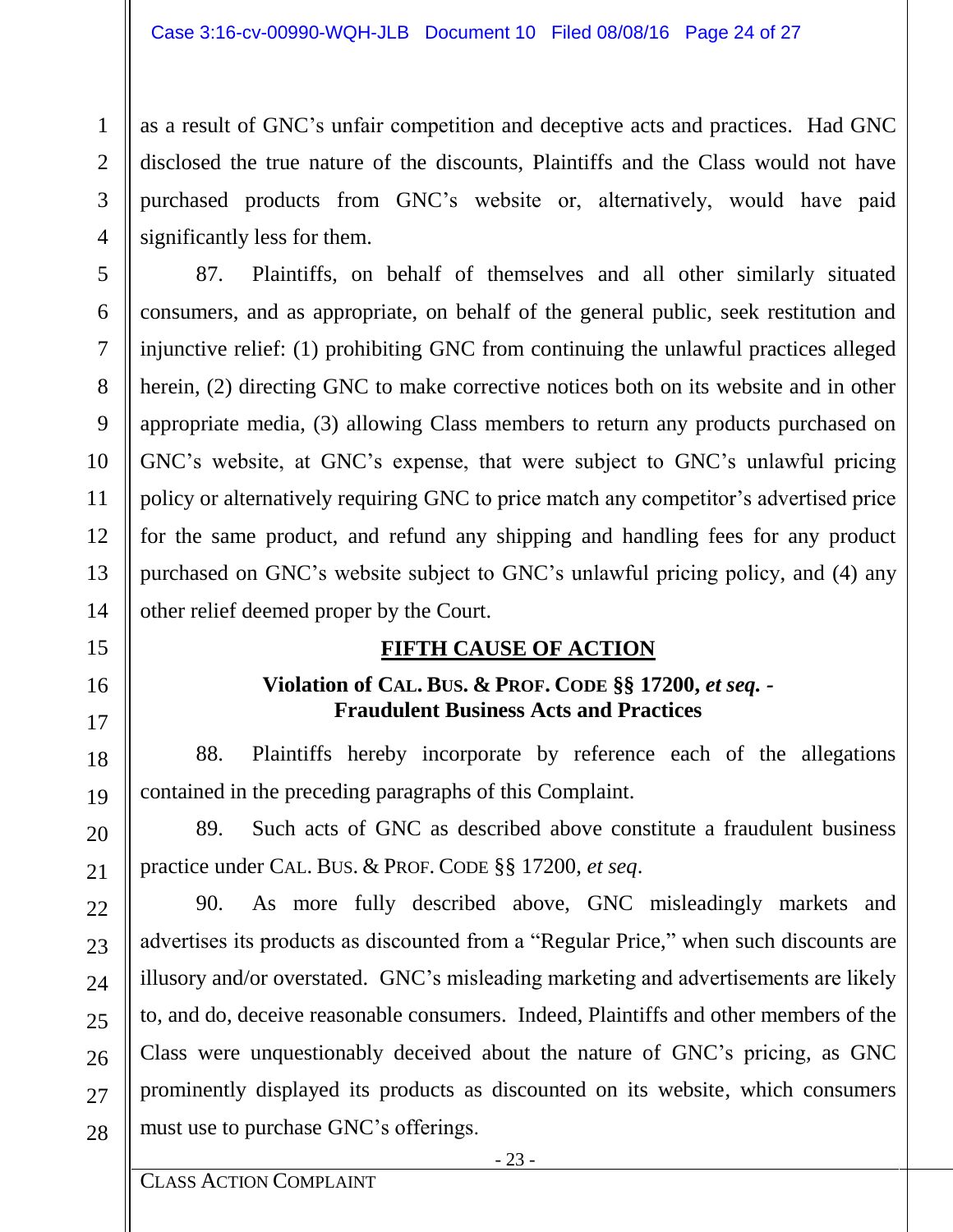91. GNC's misleading and deceptive practices caused Plaintiffs and other members of the Class to purchase the products and/or pay more than they would have otherwise had they known the true nature of GNC's advertisements.

92. Plaintiffs and Class members were harmed as a result of GNC's unfair competition and deceptive acts and practices.

93. Plaintiffs, on behalf of themselves and all other similarly situated consumers, and as appropriate, on behalf of the general public, seeks restitution and injunctive relief: (1) prohibiting GNC from continuing the unlawful practices alleged herein, (2) directing GNC to make corrective notices both on its website and in other appropriate media, (3) allowing Class members to return any products purchased on GNC's website, at GNC's expense, that were subject to GNC's unlawful pricing policy, or alternatively requiring GNC to price match any competitor's advertised price for the same product, refund any shipping and handling fees for any products purchased on GNC's website subject to GNC's unlawful pricing policy, and (4) any other relief deemed proper by the Court.

#### **PRAYER FOR RELIEF**

WHEREFORE, Plaintiffs and the proposed Class pray for relief and judgment as follows:

A. For an order declaring that this action is properly maintained as a class action, appointing Plaintiffs as representatives for the Class, and appointing Plaintiffs' counsel as Class counsel;

B. For an order awarding Plaintiffs and the members of the Class actual damages, restitution and/or disgorgement and/or for an order directing each of the Defendants to allow its customers to return any products purchased on GNC's website, at GNC's expense, that were subject to GNC's unlawful pricing policy, or price match any competitor's advertised price for the same product purchased from GNC.com that were subject GNC's unlawful pricing policy;

28

1

2

3

4

5

6

7

8

9

10

11

12

13

14

15

16

17

18

19

20

21

22

23

24

25

26

27

E. For an order enjoining each of the Defendants from continuing to engage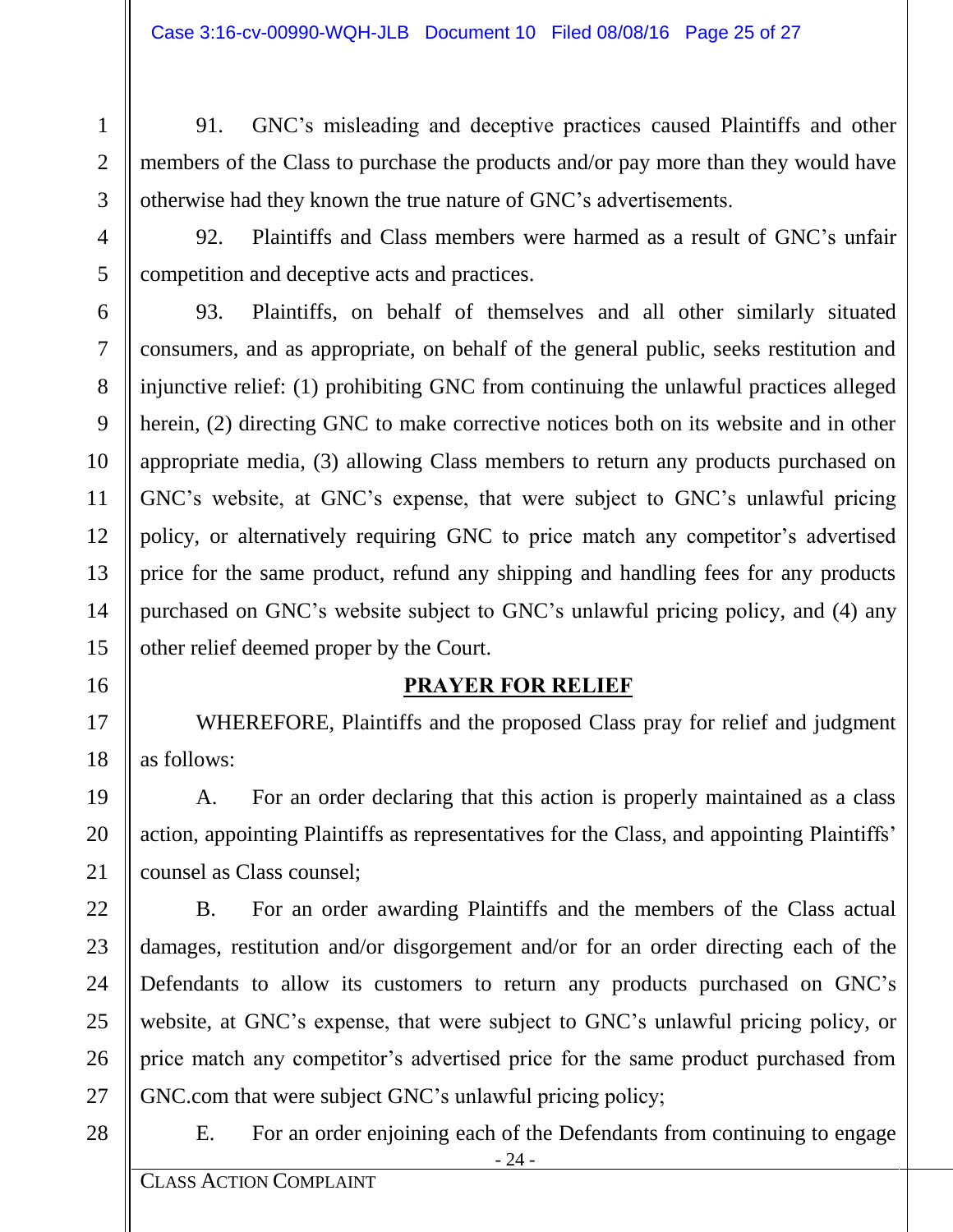| $\mathbf{1}$ |                               | in the unlawful and unfair business acts and practices as alleged herein;          |
|--------------|-------------------------------|------------------------------------------------------------------------------------|
| 2            | F <sub>1</sub>                | For an order directing each of the Defendants to make corrective notices           |
| 3            |                               | on its website and in other appropriate publications.                              |
| 4            | G.                            | For restitution of all shipping and handling fees charged for products             |
| 5            |                               | purchased from GNC.com subject to GNC's unlawful advertising;                      |
| 6            | H <sub>1</sub>                | For an order awarding Plaintiffs' attorneys' fees and costs of suit,               |
| 7            |                               | including expert witness fees, as permitted by law; and                            |
| 8            | I.                            | Such other and further relief as this Court may deem just and proper.              |
| 9            |                               | <b>JURY TRIAL</b>                                                                  |
| 10           |                               | Plaintiffs demand a trial by jury for all of the claims asserted in this Complaint |
| 11           | so triable.                   |                                                                                    |
| 12           |                               | Respectfully submitted,                                                            |
| 13           |                               | <b>FINKELSTEIN &amp; KRINSK LLP</b>                                                |
| 14           |                               |                                                                                    |
| 15           | Dated: August 1, 2016         | By: /s/ Trenton R. Kashima                                                         |
| 16           |                               | Jeffrey R. Krinsk, Esq.                                                            |
| 17           |                               | jrk@classactionlaw.com                                                             |
| 18           |                               | Trenton R. Kashima, Esq.<br>trk@classactionlaw.com                                 |
|              |                               | 550 West C Street, Suite 1760                                                      |
| 19           |                               | San Diego, California 92101-3579                                                   |
| 20           |                               | Tel: (619) 238-1333; Fax: (619) 238-5425                                           |
| 21           |                               | <b>AHDOOT &amp; WOLFSON, PC</b>                                                    |
| 22           |                               |                                                                                    |
| 23           | Dated: August 1, 2016         | By: /s/ Tina Wolfson                                                               |
| 24           |                               | <b>Robert Ahdoot</b>                                                               |
| 25           |                               | rahdoot@ahdootwolfson.com                                                          |
| 26           |                               | Tina Wolfson                                                                       |
|              |                               | twolfson@ahdootwlfson.com<br>Ted Maya                                              |
| 27           |                               | tmaya@ahdootwolfson.com                                                            |
| 28           |                               | $-25-$                                                                             |
|              | <b>CLASS ACTION COMPLAINT</b> |                                                                                    |
|              |                               |                                                                                    |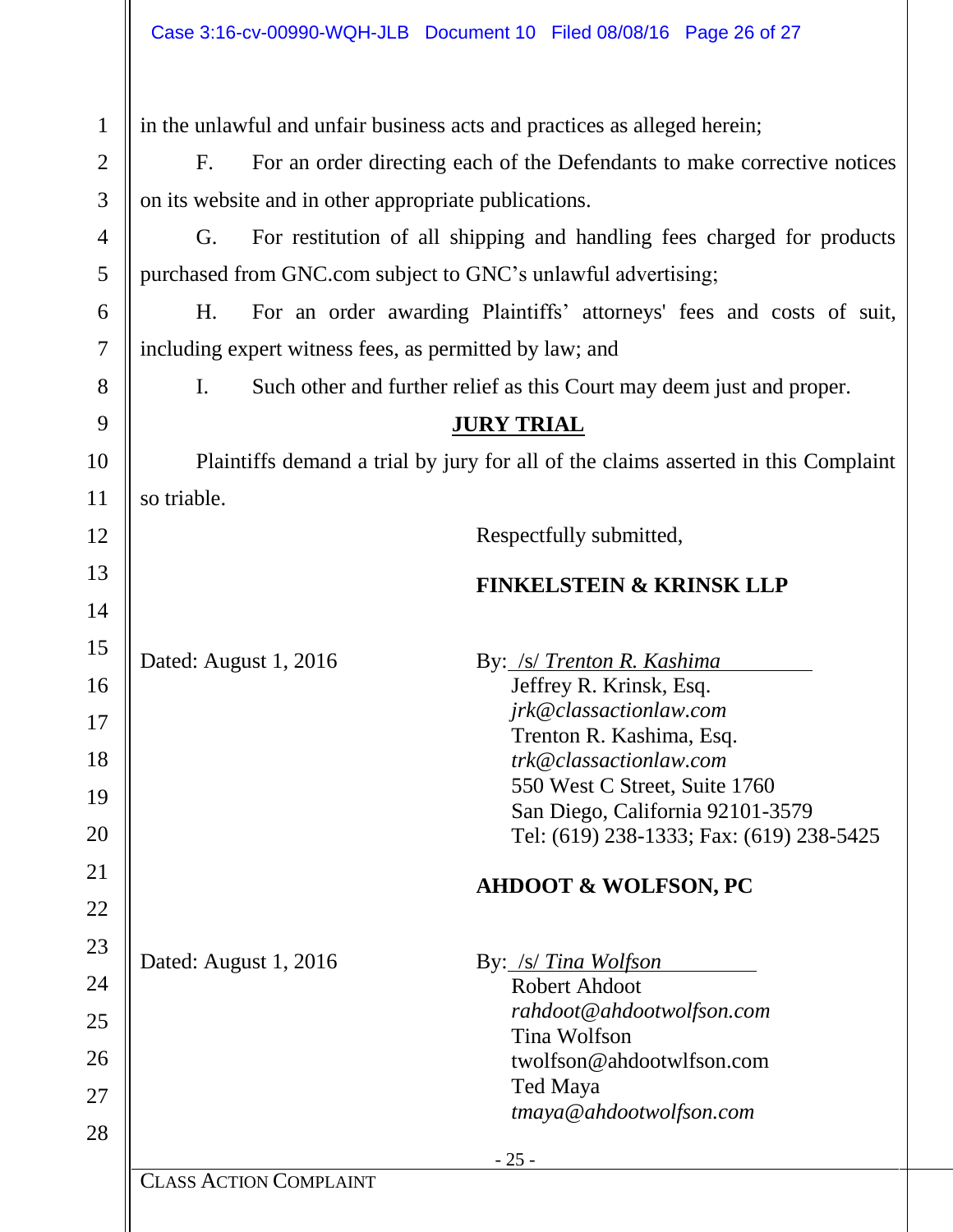1016 Palm Avenue West Hollywood, CA 90069 Tel: (310) 474-9111; Fax: (310) 474-8585

 $-26$  -CLASS ACTION COMPLAINT Nick Suciu III (*Pro Hac Vice*  Application Forthcoming) *nicksuciu@bmslawyers.com* **BARBAT, MANSOUR & SUCIU PLLC** 434 West Alexandrine #101 Detroit, MI 48201 Tel: (313) 303-3472 *Attorneys for Plaintiffs and the Putative Classes*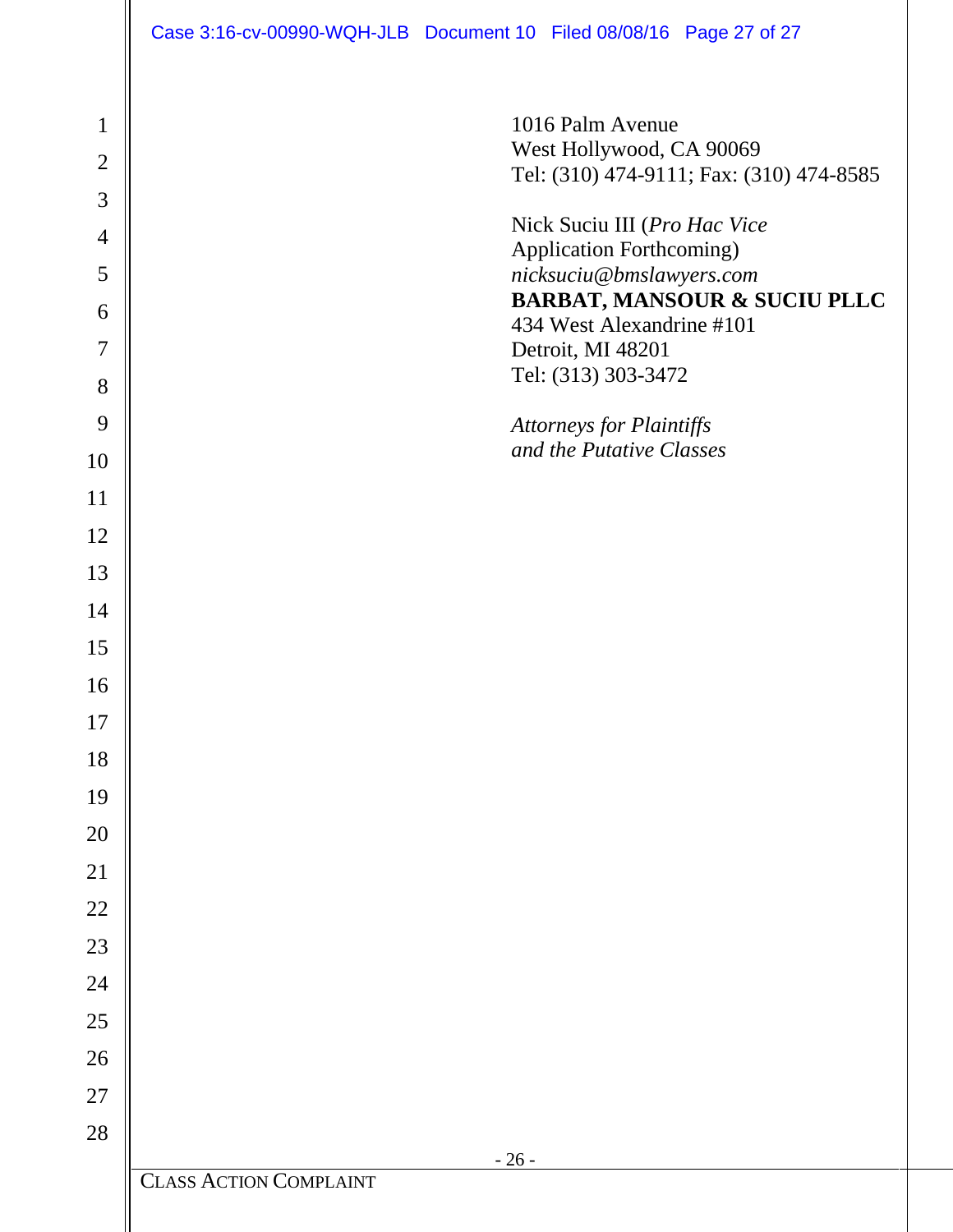|                                                                                      | Case 3:16-cv-00990-WQH-JLB Document 10-1 Filed 08/08/16 Page 1 of 3                                                                                                                                                                                                                                                                                                                                                                                                                                                                                           |                                         |  |  |  |
|--------------------------------------------------------------------------------------|---------------------------------------------------------------------------------------------------------------------------------------------------------------------------------------------------------------------------------------------------------------------------------------------------------------------------------------------------------------------------------------------------------------------------------------------------------------------------------------------------------------------------------------------------------------|-----------------------------------------|--|--|--|
| $\mathbf{1}$<br>$\overline{2}$<br>3<br>$\overline{4}$<br>5<br>6<br>7<br>8<br>9<br>10 | <b>FINKELSTEIN &amp; KRINSK LLP</b><br>Jeffrey R. Krinsk, Esq. (SBN 109234)<br>jrk@classactionlaw.com<br>Trenton R. Kashima, Esq. (SBN 291405)<br>trk@classactionlaw.com<br>550 West C Street, Suite 1760<br>San Diego, California 92101<br>Tel: (619) 238-1333; Fax: (619) 238-5425<br><b>AHDOOT &amp; WOLFSON, PC</b><br>Tina Wolfson, Esq. (SBN 174806)<br>twolfson@ahdootwolfson.com<br>Robert Ahdoot, Esq. (SBN 172098)<br>rahdoot@ahdootwolfson.com<br>1016 Palm Avenue<br>West Hollywood, California 90069<br>Tel: (310) 474-9111; Fax: (310) 474-8585 |                                         |  |  |  |
| 11                                                                                   | <b>BARBAT, MANSOUR &amp; SUCIU PLLC</b>                                                                                                                                                                                                                                                                                                                                                                                                                                                                                                                       |                                         |  |  |  |
| 12                                                                                   | Nick Suciu III, Esq. ( <i>Pro Hac Vice</i> application forthcoming)<br>nicksuciu@bmslawyers.com                                                                                                                                                                                                                                                                                                                                                                                                                                                               |                                         |  |  |  |
| 13                                                                                   | 434 West Alexandrine Street, Suite 101<br>Detroit, Michigan 48201                                                                                                                                                                                                                                                                                                                                                                                                                                                                                             |                                         |  |  |  |
| 14                                                                                   | Tel: (313) 303-3472                                                                                                                                                                                                                                                                                                                                                                                                                                                                                                                                           |                                         |  |  |  |
| 15                                                                                   | Attorneys for Plaintiff and the Putative Classes                                                                                                                                                                                                                                                                                                                                                                                                                                                                                                              |                                         |  |  |  |
| 16                                                                                   | IN THE UNITED STATES DISTRICT COURT                                                                                                                                                                                                                                                                                                                                                                                                                                                                                                                           |                                         |  |  |  |
| 17                                                                                   |                                                                                                                                                                                                                                                                                                                                                                                                                                                                                                                                                               | FOR THE SOUTHERN DISTRICT OF CALIFORNIA |  |  |  |
| 18                                                                                   | <b>JENNA KASKORKIS and KIM</b>                                                                                                                                                                                                                                                                                                                                                                                                                                                                                                                                | Case No: 3:16-cv-00990-WQH-JLB          |  |  |  |
| 19                                                                                   | CARTER, individually and on behalf of                                                                                                                                                                                                                                                                                                                                                                                                                                                                                                                         |                                         |  |  |  |
| 20                                                                                   | all other similarly situated,                                                                                                                                                                                                                                                                                                                                                                                                                                                                                                                                 | <b>PROOF OF SERVICE</b>                 |  |  |  |
| 21                                                                                   | Plaintiffs,                                                                                                                                                                                                                                                                                                                                                                                                                                                                                                                                                   |                                         |  |  |  |
| 22                                                                                   | V.                                                                                                                                                                                                                                                                                                                                                                                                                                                                                                                                                            |                                         |  |  |  |
| 23                                                                                   |                                                                                                                                                                                                                                                                                                                                                                                                                                                                                                                                                               |                                         |  |  |  |
| 24                                                                                   | <b>GENERAL NUTRITION CENTERS,</b><br>INC., a Delaware Corporation,                                                                                                                                                                                                                                                                                                                                                                                                                                                                                            |                                         |  |  |  |
| 25                                                                                   | <b>GENERAL HOLDINGS, INC., a</b>                                                                                                                                                                                                                                                                                                                                                                                                                                                                                                                              |                                         |  |  |  |
| 26                                                                                   | Delaware Corporation,                                                                                                                                                                                                                                                                                                                                                                                                                                                                                                                                         |                                         |  |  |  |
| 27                                                                                   | Defendant.                                                                                                                                                                                                                                                                                                                                                                                                                                                                                                                                                    |                                         |  |  |  |
| 28                                                                                   |                                                                                                                                                                                                                                                                                                                                                                                                                                                                                                                                                               |                                         |  |  |  |
|                                                                                      | PROOF OF SERVICE                                                                                                                                                                                                                                                                                                                                                                                                                                                                                                                                              | 3:16-cv-00990-WQH-JLB                   |  |  |  |
|                                                                                      |                                                                                                                                                                                                                                                                                                                                                                                                                                                                                                                                                               |                                         |  |  |  |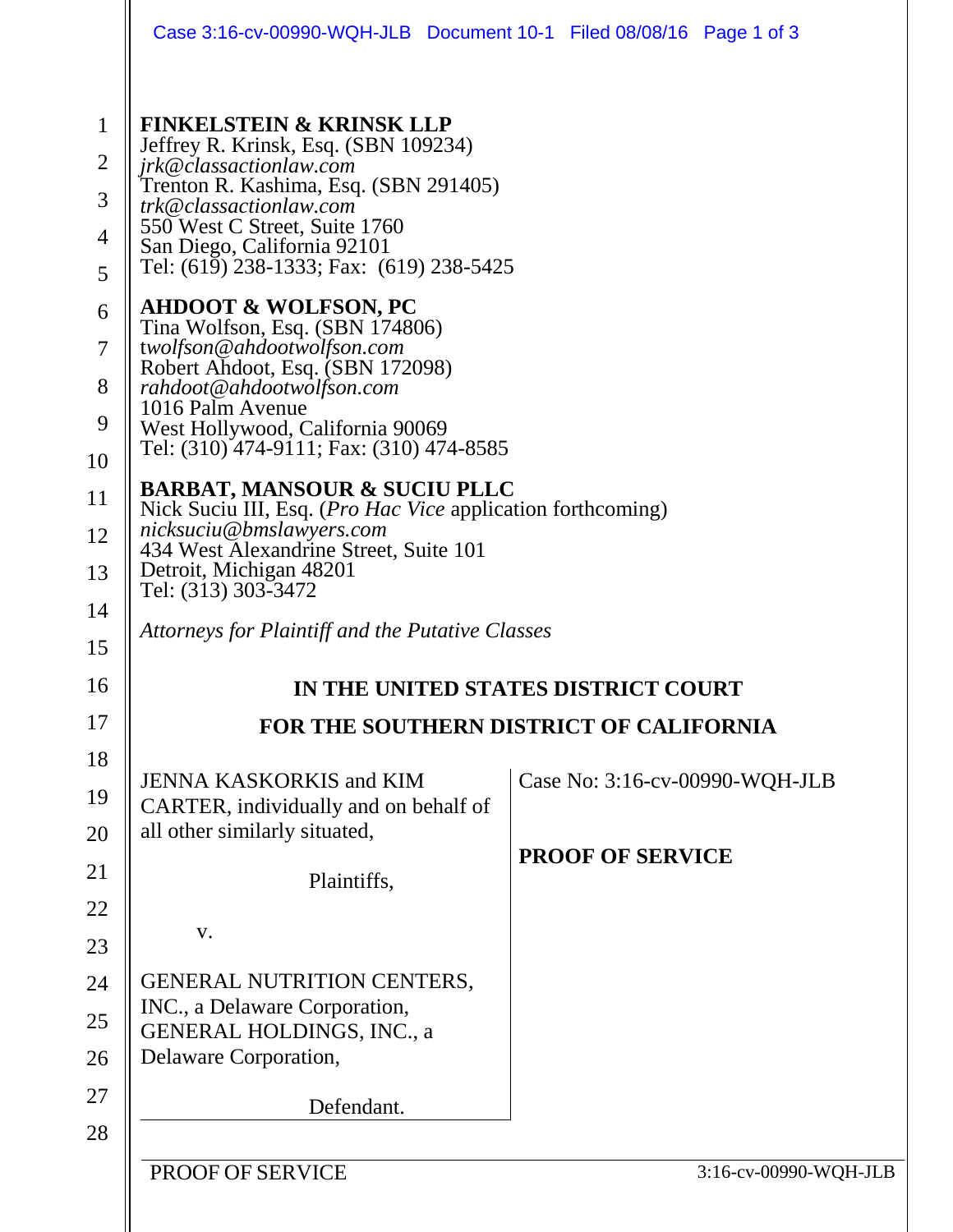I, the undersigned, declare that I am over the age of eighteen (18) years and not a party to the within action. I am employed in the County of San Diego, State of California. My business address is 550 W. C Street, Suite 1760, San Diego, California 92101.

I served the following document(s) on August 8, 2016:

# **AMENDED CLASS ACTION COMPLAINT**

On the person(s) listed below:

- 8  $\mathbf Q$ 10 12 13 14 15 16 17 JAMES D. NGUYEN (State Bar No. 179370) jimmyngugen@dwt.com SEAN M. SULLIVAN (State Bar No. 229104) seansullivan@dwt.com DAVIS WRIGHT TREMAINE LLP 865 South Figueroa Street, 24th Floor Los Angeles, California 90017-2566 Telephone: (213) 633-6800 Fax: (213) 633-6899 *Attorneys for Defendants*  ZANA BUGAIGHIS (State Bar. No. 257926) zanabugaighis@dwt.com DAVIS WRIGHT TREMAINE LLP 1201 Third Avenue, Suite 2200 Seattle, WA 98101-3045 Telephone: (206) 622-3150 Fax: (206) 757-7700 *Attorneys for Defendants*
- 18 By the following means:
	- **VIA OVERNIGHT DELIVERY:** I enclosed the documents in an envelope or package provided by an overnight delivery carrier and addressed to the person(s) at the address listed above. I placed the envelope or package for collection and overnight delivery to an office or a regularly utilized drop box of the overnight delivery carrier.
	- **VIA FACSIMILE TRANSMISSION:** Based on an agreement of the parties to accept service by fax transmission, I faxed the documents to the person(s) at the fax number(s) listed above. No error was reported by the fax machine that I used. A copy of the record of the fax transmission, which I printed out, is attached.
		- **VIA ELECTRONIC TRANSMISSION:** Based on a court order or agreement of the parties to accept electronic service, I caused the documents to be sent to the person(s) at the electronic service address(es) listed above.
- 27 28 **XX VIA NOTICE OF ELECTRONIC FILING (ECF):** Electronic Services via the Court's CM/ECF system pursuant to CivLR 5.4(c).

19

20

21

22

23

24

25

26

PROOF OF SERVICE